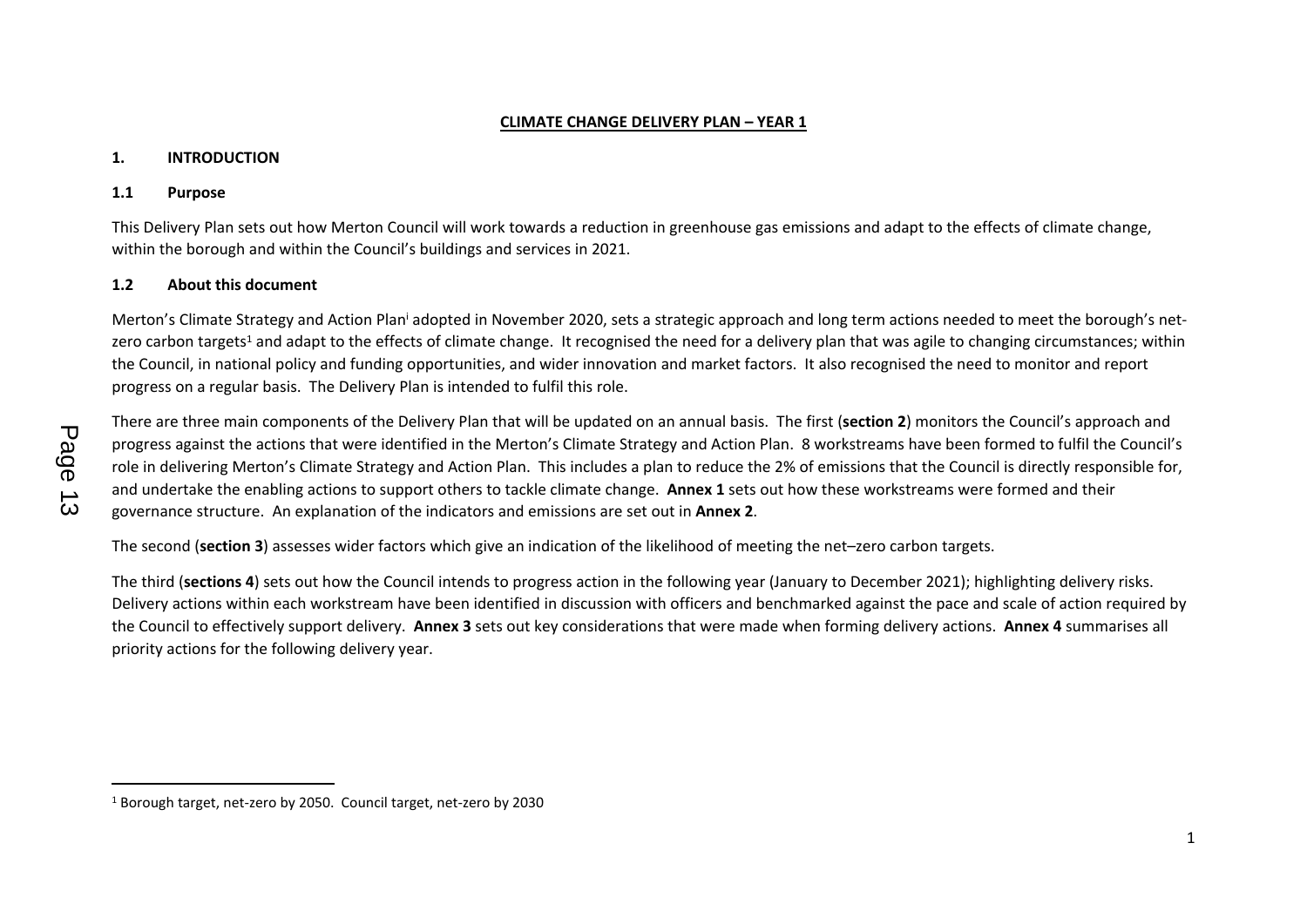# **2 THE COUNCIL'S PERFORMANCE IN DELIVERING ITS PART OF MERTON'S CLIMATE STRATEGY AND ACTION PLAN**

*"A Strategy to Combat Climate Change"* sets out the Council's overall approach to delivering its role in Merton's Climate Strategy and Action Plan; summarised in the points below.

- o Leading by example through delivery of the 2030 Council target, and considering climate impacts at an early stage in all that the Council does.
- $\circ$  Using our unique position as a Local Authority to empower and influence others to act.
- $\circ$  Focusing our limited resources in areas most likely to deliver a tangible reduction in emissions; maximising funding opportunities where possible.
- $\circ$  Supporting projects which have wider environmental and social outcomes as well as carbon reduction benefits; recognising the need to balance competing objectives.
- $\circ$  Continuing to measure and monitor borough and Council emissions, and the impact of individual actions where possible.

"Green Economy"," Buildings and Energy"," Transport", "Greening Merton" and the "Council 2030 target" are the five sections in which long term actions have been set for residents, businesses, landlords and organisations. It also sets out actions that the Council intends to take to reduce emissions from its own buildings and services, and enabling actions to support others to tackle the impacts of climate change. This section monitors Council's performance in relation to the overall approach to tackling climate change and progress against direct and enabling actions assigned to the Council, set out in Merton's Climate Strategy and Action Plan.

"Y0" is the baseline year, showing the set of indicators as seen in 2020; the year Merton's Climate Strategy and Action Plan was adopted. More information on the workstreams and indicators is set out in **Annex 1 and 2**. Some indicators are still in development.

#### **2.1 – Overall performance Y0 (Baseline assessment)**

Merton's Climate Strategy and Action Plan can only be successful if progress is transparent and publically accountable, if climate considerations are fully embedded into all Council activities, and there is a degree of public confidence, engagement and empowerment amongst Merton Citizens. The Indicators intended to monitor these overarching success factors will be put in place in early 2021.

| Indicators for the Delivery Plan's overall performance                              | Unit       | Value at YO |
|-------------------------------------------------------------------------------------|------------|-------------|
| Public perception of Council leadership and commitment to the Climate Change agenda | <b>TBC</b> |             |
| Public feeling on engagement and empowerment to act on climate change issues        | <b>TBC</b> |             |
| Spend on projects which deliver Climate Strategy objectives                         |            | E2.1M       |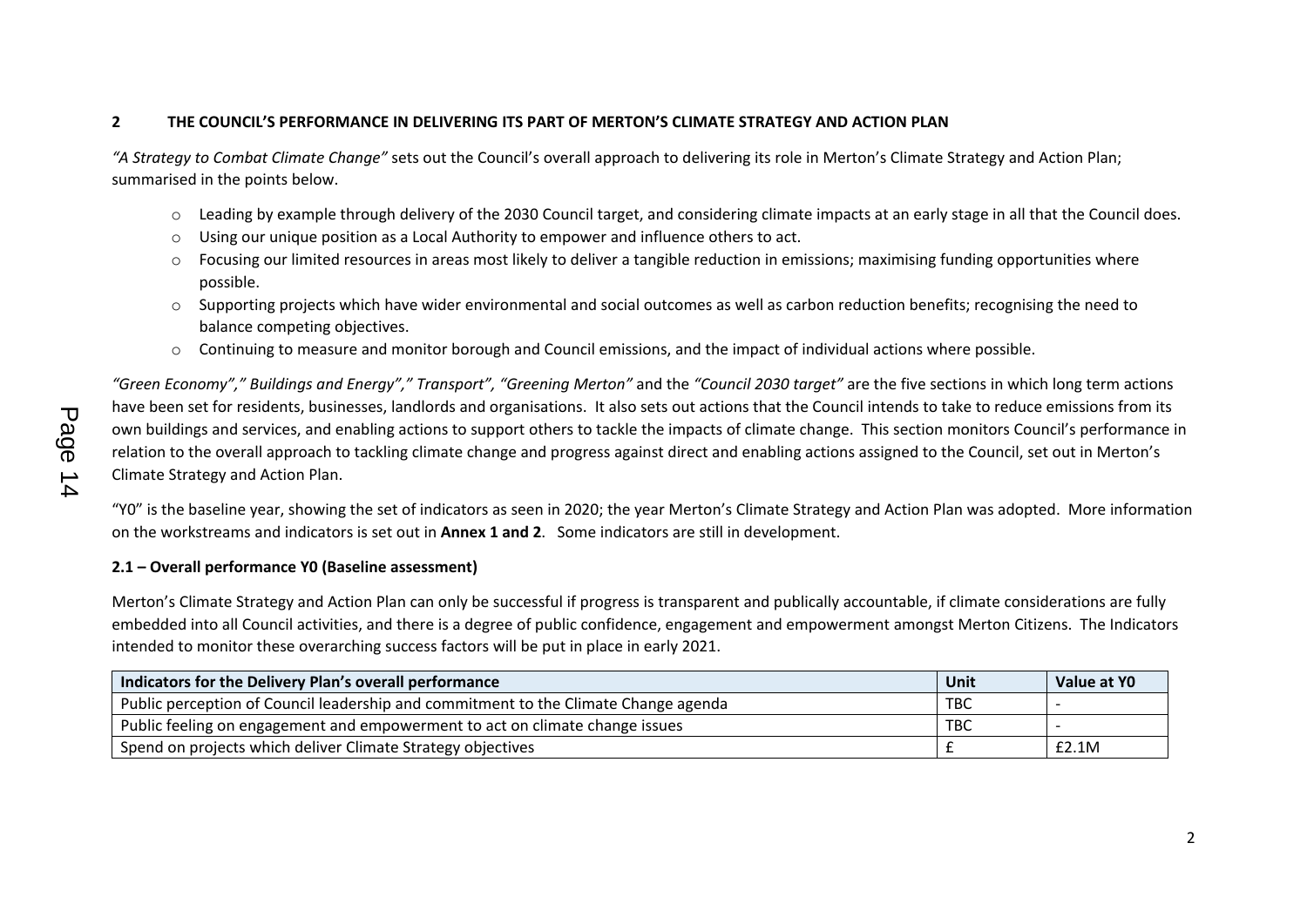Public perception of Council leadership and commitment to the Climate Change agenda: An indicator will be developed to monitor public perception through the Council's bi-annual residents' survey. We note that the declaration of a climate emergency by the Council and the Climate Strategy and Action Plan has received unanimous support by all political groups. Climate Change Officers have observed support from highly engaged groups and individuals through the development of the Climate Strategy and action Plan. These organisations and individuals are now looking for evidence that the Council will put in place strong action to combat climate change and have consistently high standards in all areas of the Council.

Public feeling on engagement and empowerment to act on climate change issues: An indicator will be developed to monitor public perception through the Council's bi-annual residents' survey. So far, it has not been possible to gauge the level of action individuals, businesses and organisations that have not yet engaged with the Council are taking to tackle climate change. This applies to the majority of residents and almost all businesses. Those that have engaged with the Council through the Climate Change consultation survey (around 550 residents and 50 businesses and organisations) and on individual matters generally convey a sense that many actions they would like to see happen are not possible without Council or wider Government support. A few organisations and individuals are highly engaged and have already taken concerted action to combat climate change, but we consider that there is significant scope to increase the numbers of residents, organisation and businesses that can be positively engaged on the climate change agenda.

Spend on projects which deliver Climate Strategy objectives: Information on Council spend includes capital, revenue and externally-sourced funding. Around £2M over the year 2019/2020 was allocated; most of which supported the Council's improvement of cycling and walking routes, and cycle training, and improving the energy efficiency of public buildings (including libraries) and schools through the Council's invest to save programme. A summary of climate change spend is set out in the table below.

| Sector                | Green economy | <b>Buildings and</b><br>energy | Transport  | Greening<br><b>Merton</b> | 2030 target | Other/cross<br>cutting | <b>Total</b> |
|-----------------------|---------------|--------------------------------|------------|---------------------------|-------------|------------------------|--------------|
| Spend in<br>2019/2020 | £7,300        | £4,500                         | £1,215,900 | £47,700                   | £786,400    | £54,100                | £2,115,900   |

Perception of LBM staff on the opportunities and barriers to delivering actions in their work area: The development of Merton's Climate Strategy and Action Plan, and this Delivery Plan, involved a high level of engagement in all Departments. Council officers have observed that generally, staff were enthusiastic about incorporating climate change into their agendas and had a good understanding of the actions that need to take place in order to make progress. Staff will be surveyed to highlight resource and training needs.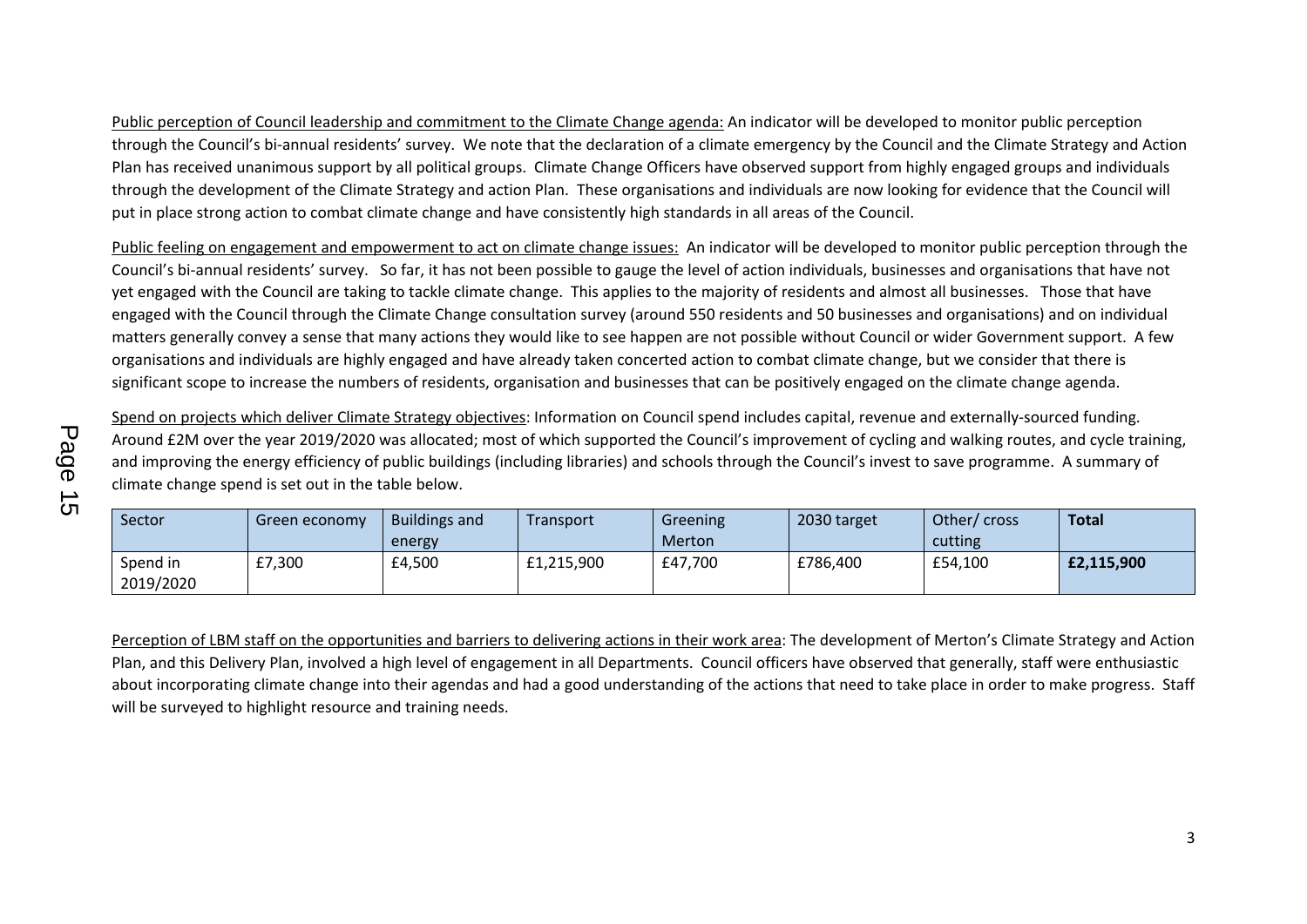## **2.2 Performance indicators for workstreams – Y0 (Baseline assessment)**

The Climate Strategy and Action Plan identifies three major transformations that need to take place in order achieve our net-zero carbon targets; in the economy, in buildings and energy, and in transport. In addition, it recognises the importance of greening Merton and to progress the decarbonisation of the Council's own buildings and services.

*"Measuring Success"* sets out a series of metrics which indicate the speed at which transformation is expected. These have been mapped onto the eight workstreams set up to deliver the Council's part of Merton's Climate Strategy and Action Plan. Some indicators are still in development, but will be put in place as soon as appropriate information can be sourced.

The indicators are not a direct reflection of the Council's performance, because the emission reduction activity in most cases must be done by others. It does help us to understand where the Council should focus its efforts to support decarbonisation activity in future years.

| <b>WS</b>                                                                | <b>Workstream Indicators</b>                                                                                  | Unit         | Value at<br>Y0 | Annual<br>rate of<br>change |
|--------------------------------------------------------------------------|---------------------------------------------------------------------------------------------------------------|--------------|----------------|-----------------------------|
| WS1: Sustainable consumption and                                         | Number of businesses involved in Merton's business network for<br>climate action                              | Number       | TBC            | N/A                         |
| low carbon economy                                                       | <b>Local Authority Collected Waste</b>                                                                        | t/y          | 6,8009         | $-1,700$                    |
|                                                                          | Homes with "good" insulation (EPC A-C)                                                                        | <b>Homes</b> | 18,879         | $+2,300$                    |
| WS2: Retrofit of homes, businesses<br>and non-residential building stock | Proportion of total energy use that is local renewable energy                                                 | %            | 10             | 0.3                         |
|                                                                          | Homes with low carbon heating                                                                                 | Homes        | $~\sim 0$      | $+2,900$                    |
| WS3: Future new build and<br>regeneration                                | Number of buildings which is capable of operating at net-zero<br>carbon by 2050 without significant retrofit. | TBC          | <b>TBC</b>     | <b>TBC</b>                  |
|                                                                          | Merton ownership of fossil fuel vehicles                                                                      | Vehicles     | 75,614         | $-2,700$                    |
|                                                                          | Merton ownership of ULEVs                                                                                     | Vehicles     | 1,166          | N/A                         |
| WS4: Transport infrastructure and                                        | Proportion of active travel journeys                                                                          | %            | 58             | $+0.7$                      |
| modal shift                                                              | EV Charge points                                                                                              | Charge point | 145            | 100                         |
|                                                                          | Electric or hydrogen bus routes                                                                               | Routes       | 0              | N/A                         |
|                                                                          | LBM annual mileage claims for petrol and diesel                                                               | <b>TBC</b>   | <b>TBC</b>     | <b>TBC</b>                  |
|                                                                          | Canopy cover                                                                                                  | %            | 28%            | $+0.1\%$                    |
| WS5: Green infrastructure                                                | Tree numbers on private land                                                                                  | <b>Trees</b> | 137,000        | +540                        |
|                                                                          | Tree numbers on public land                                                                                   | <b>Trees</b> | 80,000         | $+260$                      |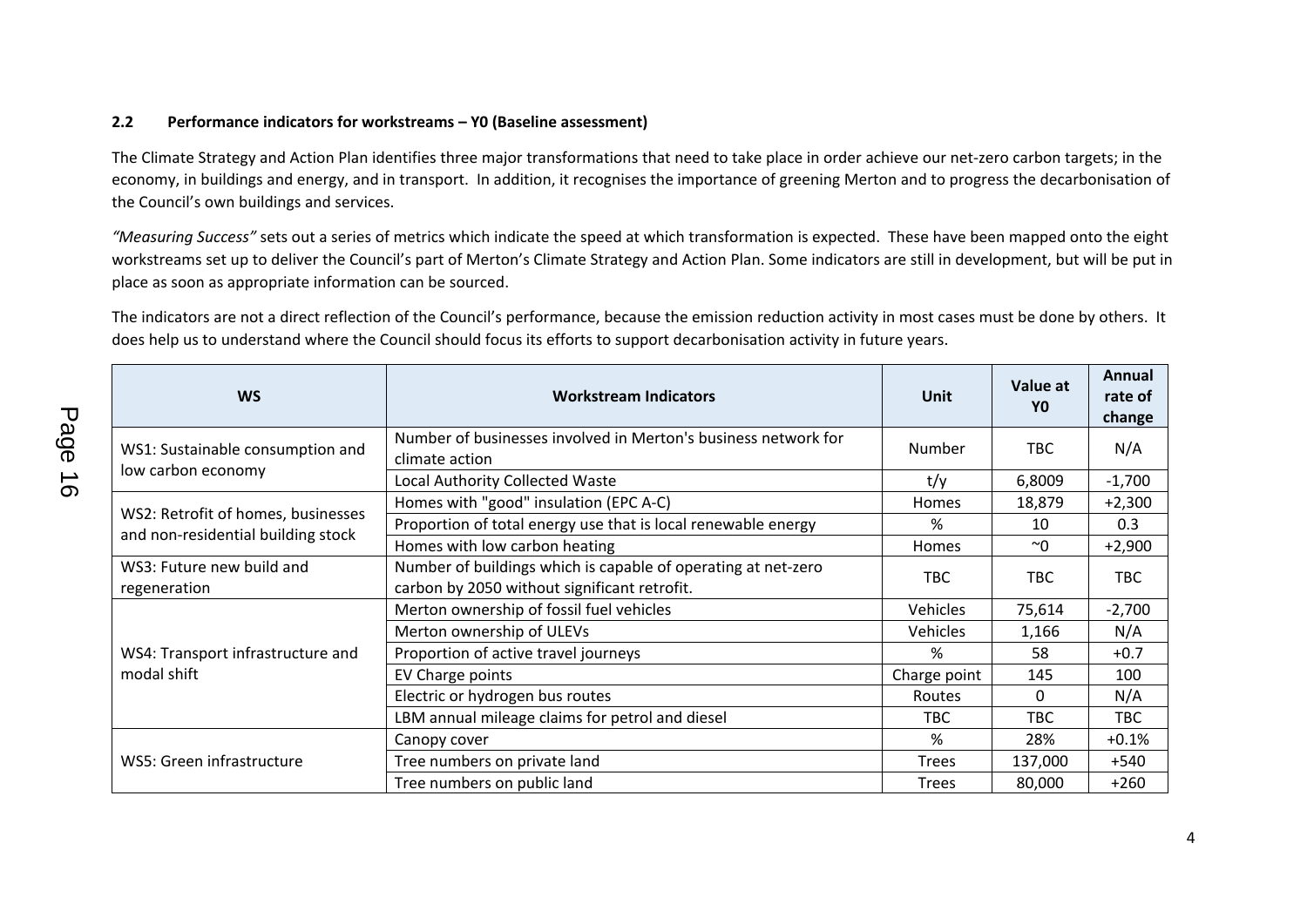|                                  | Change from "grey to green"                                  | TBC     | TBC.      | N/A |
|----------------------------------|--------------------------------------------------------------|---------|-----------|-----|
|                                  | LBM Operational buildings emissions                          | KtCO2eg | 3.70      | N/A |
| WS6: LBM Estate and fleet        | <b>Community Schools emissions</b>                           | KtCO2eg | 4.10      | N/A |
| management                       | LBM Non-operational buildings emissions                      | KtCO2eg | Not known | N/A |
|                                  | LBM fleet emissions                                          | KtCO2eg | 0.56      | N/A |
| WS7: LBM Procurements and        | Emissions from LBM procurements                              | KtCO2eg | 1.75      | N/A |
| <i>investments</i>               | <b>Emissions from LBM investments</b>                        | TBC.    | TBC       | N/A |
| WS8: Communication, outreach and | See indicators relating to the Council's overall performance | N/A     | N/A       | N/A |
| LBM corporate procedure          | Number of projects delivered by the climate action group     | Number  | 0         | N/A |

## **2.2 Progress against workstreams**

In future years this section will contain a summary of the progress that the Council has made in progressing individual actions as compared to the previous year's delivery plan. The baseline for this progress report are the intended actions set out in **Section 3** and **Annex 4**.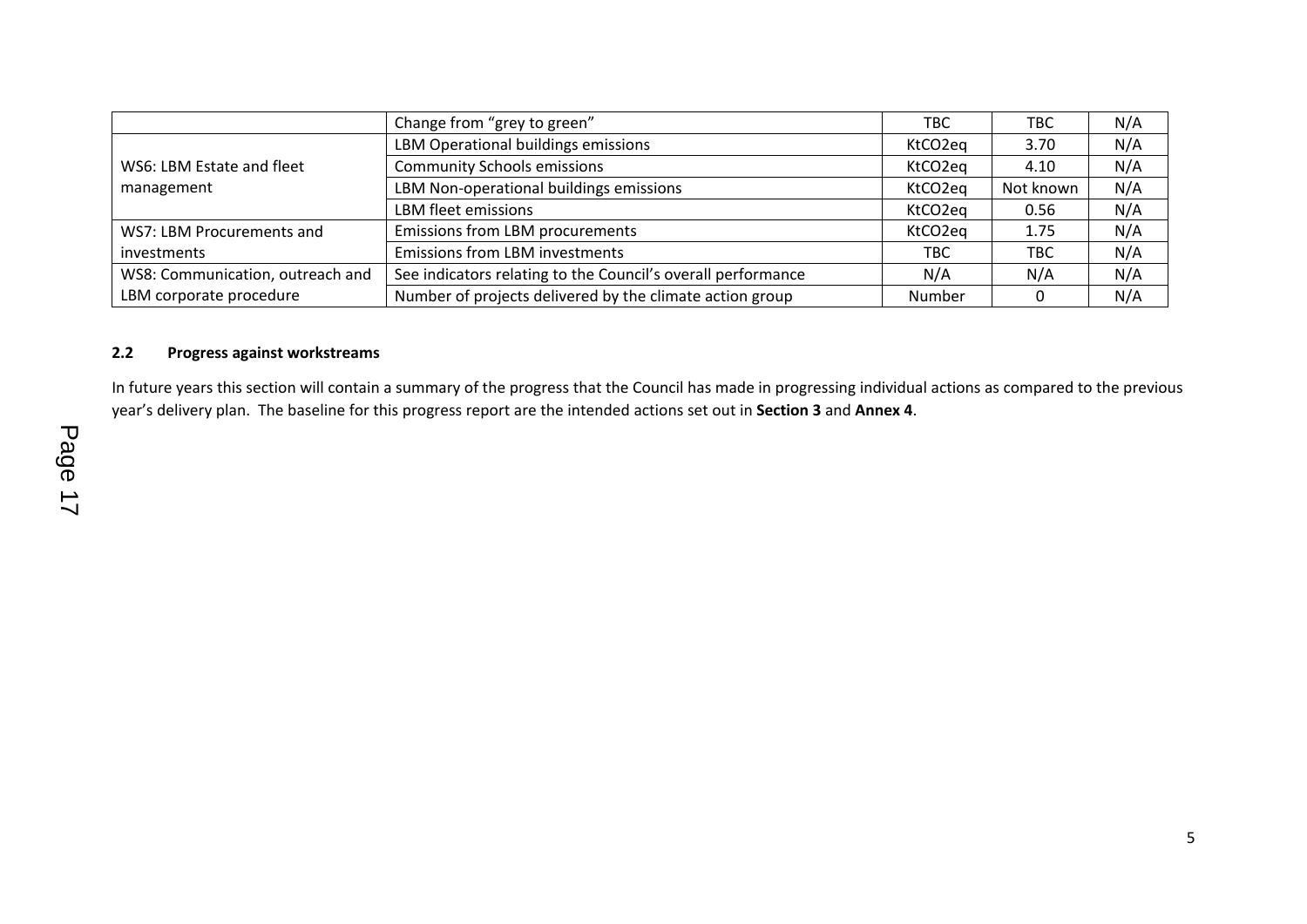## **3. PROGRESS TOWARDS MEETING THE NET-ZERO CARBON TARGETS**

*"A Strategy to Combat Climate Change"* recognises that Merton cannot achieve our climate ambition in isolation, and we are dependent on many wider factors, such as a supportive national policy framework, additional funding and behaviour changes of many individuals, business and organisations.

This section considers the likelihood that the net-zero carbon targets and other aspects of the Merton's Climate Strategy and Action Plan will be met. The main measure is through an annual estimate of greenhouse gas emissions, for which this table represents Y0. Further detail of how the emission estimates were formed are set out in **Annex 2**. Considering the pace and scale of action, both inside and outside of the borough, we also assess the likelihood that progress is sufficient to achieve our net-zero targets.

| <b>Emissions</b>               | <b>Unit</b>           | Value at YO | Likelihood of meeting |
|--------------------------------|-----------------------|-------------|-----------------------|
|                                |                       |             | net-zero targets      |
| <b>Total Borough Emissions</b> | Kt CO2eg              | 708         | Low                   |
| 2050 Green Economy             | Kt CO <sub>2</sub> eq |             | Low                   |
| 2050 Buildings and Energy      | Kt CO <sub>2</sub> eq | 571         | Low                   |
| 2050 Transport                 | Kt CO <sub>2</sub> eq | 138         | Medium                |
| 2050 Greening Merton           | Kt CO <sub>2</sub> eq | 0.593       | N/A                   |
| 2030 Council Emissions         | KtCO2eg               | 11          | Low/Medium            |

## **3.1 – Assessment of emissions and likelihood of meeting net-zero targets – Y0 (Baseline assessment)**

Total borough emissions: Sectors that have the greatest significance in terms of emissions (the green economy, buildings and energy) are also areas where delivery challenges are greatest, the Council has the least control and the resource gaps are widest. Within the current government policy and funding framework it is unlikely that the net-zero targets can be met.

Green Economy: The sustainability of products and services is complex with many impacts occurring outside the borough. Residents and businesses of Merton generally have low influence on the sale and purchase of low carbon products and services. A move to a green economy requires mass behaviour change in purchasing habits for which the Council has a low level of influence. Major economic impacts from Covid could reduce demand of more expensive sustainable options. Promotion of cheaper options (up-cycling/ low meat diets) may have greater effect in the current economic climate.

<sup>&</sup>lt;sup>2</sup> A greenhouse gas emissions estimate has not been included for the green economy, but is estimated to be roughly four times higher than the total borough estimated emission.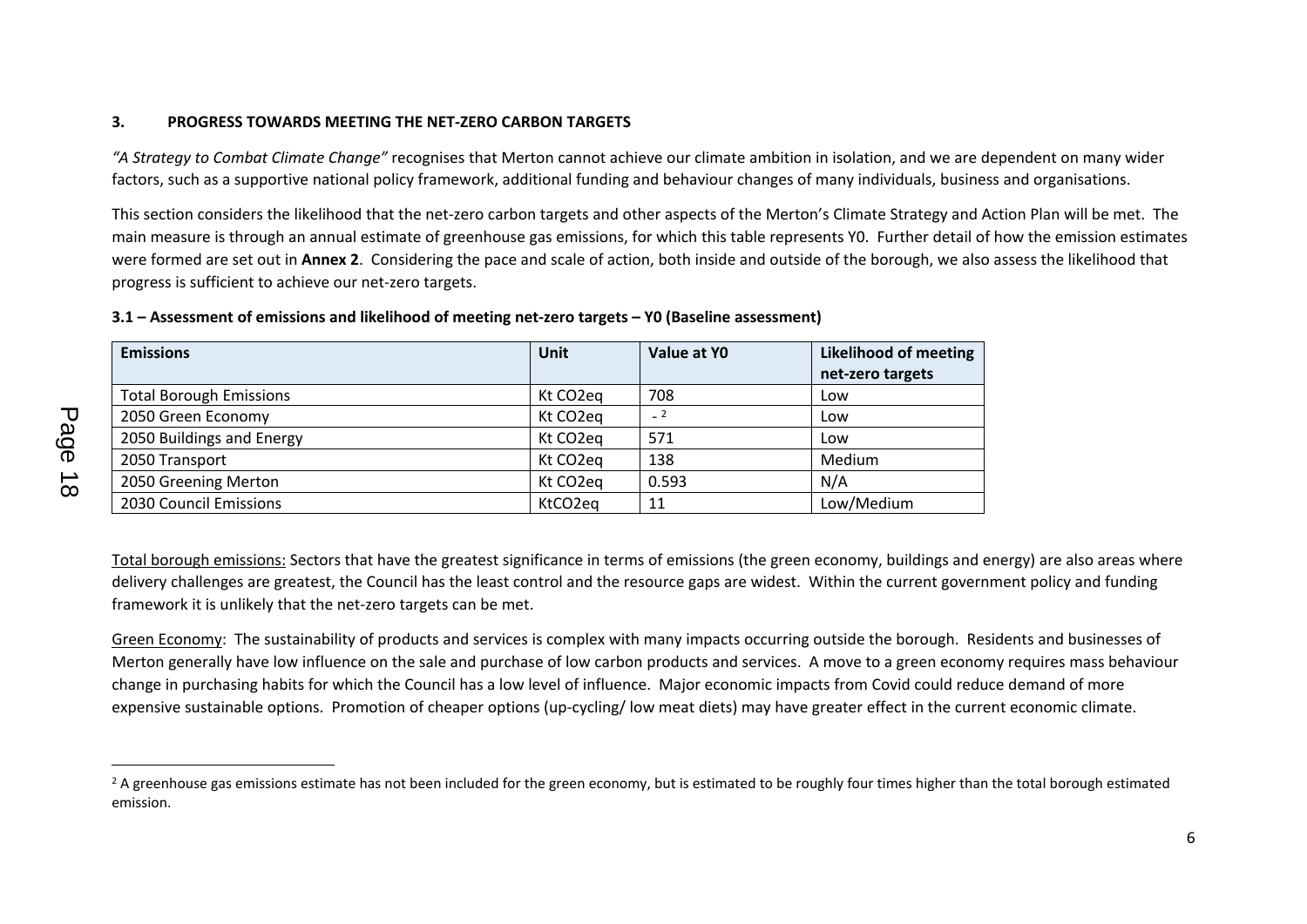LBM has a strong track record and forward plan on recycling and for local authority collected waste which makes up about half of all waste collected in the borough. Separated waste collection helps residents to recycle, but does little to prevent waste arising; which would have the greatest impact on emissions. The recent change in waste processing from landfill to energy from waste is consistent with the waste hierarchy, but greenhouse gas emissions from energy recovery are still uncertain. The means of collection and treatment of commercial and industrial waste in Merton is divided amongst commercial contracts between businesses and waste disposal companies, over which the council has no control.

Business engagement on the climate agenda appears relatively low at present, in part due to the focus on dealing with the ongoing impacts and potential aftermath of Covid19. There is a significant skills gap in the low carbon economy; particularly in relation to low carbon building and retrofitting which provides a major opportunity to build local jobs within the green skills sector.

Building and energy: Barriers to retrofitting building stock within Merton with low carbon measures (mainly insulation and replacement of boilers with low carbon heating) remain very high, mainly due to high up-front costs, inconvenience of installation, low understanding and priority amongst most home owners and landlords. The exception is solar PV where suitably located efficient panels still offer a pay-back on investment, and the market has developed funding models which reduce up-front costs for consumers. There is no known track record for community energy in Merton.

There is a major policy and funding gap for retrofit at a National level that is needed in order to grow a sustainable transition to low carbon energy in buildings and a move away from gas heating. This has only now started to be filled by short-term funding opportunities such as the Green Homes Grant, the Social Housing Decarbonisation Fund and similar. The Council has low influence in this area that could only be significantly increased through active provision of energy services by the Council.

Ensuring that new build development is capable of operating with zero carbon emissions by 2050 without the need for expensive retrofit is a major opportunity to minimise Merton's retrofit burden. The recently reviewed local plan policies, if adopted, could make Merton the first Council in the UK to introduce policies which require new build development from 2025 to use energy systems and levels of energy efficiency which are compatible with achieving zero carbon emissions on site by 2050 without expensive retrofit. Higher local standards may have a short term impact on development if other London boroughs do not quickly follow suit. Wider national planning reform threatens to remove the power of Local Authorities to set more stringent measures.

Merton is a constrained area in terms of electricity supply. Further work needs to be done to establish the necessary changes to support a transition in energy infrastructure towards electric heating and vehicles.

Transport: Solutions to reducing motor vehicle traffic mainly rely on infrastructure changes to support an increase in walking, cycling and public transport. These are the joint responsibility of the Council and TfL, but tend to be challenging due to physical constraints of Merton's public realm and funding. Parking policy, air quality and Local Implementation Plan (LIP) targets are broadly consistent with a reduction in emissions, and National Government has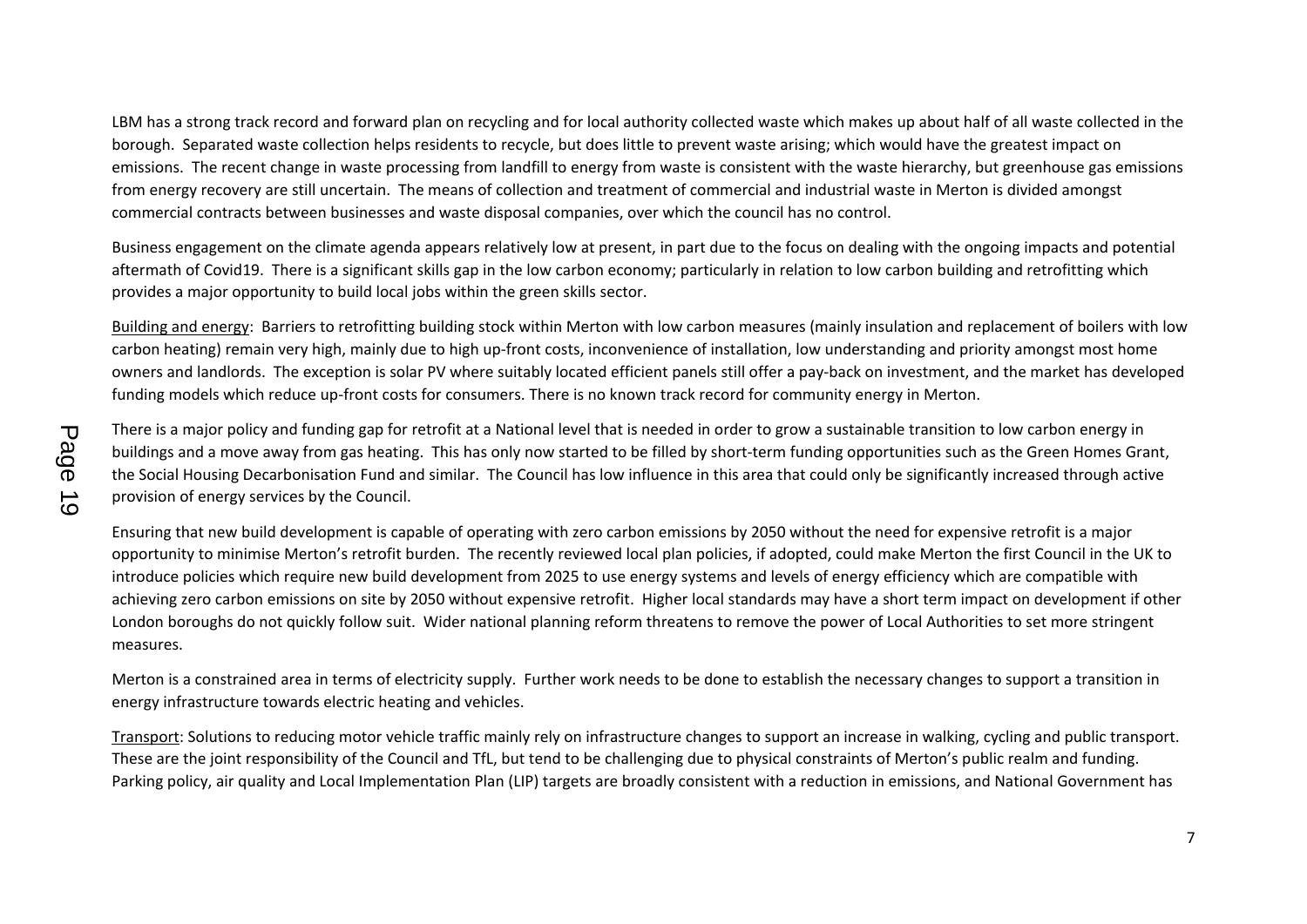encouraged local authorities to accelerate plans for active and sustainable travel through the Covid pandemic. In addition to the progression of these policies, there is an opportunity to plan for a long-term transition of transport infrastructure fit for 2050 low carbon transport. TfL's business plan is consistent with decarbonising public transport in line with Merton's carbon targets, but TfL funding remains uncertain following the change in public transport use through the Covid pandemic. Mayoral elections next year may bring a shift in London-wide transport policies.

Whilst all of these policies are heading in the right direction, a wholescale transition also requires a substantial decrease in motor vehicle use, particularly private cars, where a significant behaviour shift is needed to reverse trends in car ownership. The Council's only major point of influence are the availability of parking spaces and emission-based parking charges.

The accessibility of charge points acts as a barrier to the uptake of electric vehicles. National funding announced in the Government's 10 point plan, accompanied by a move to ban new petrol and diesel cars and vans from 2030 sets a strong strategic direction which opens new opportunities to move from an "on demand" to a strategic and accelerated roll out of EV charge points. The roll out of charge points, whilst ahead of many London boroughs, falls below the number needed to anticipate future demand, and there are untapped opportunities to encourage businesses to add EV charging and bike parking to replace standard private parking bays. Concerns have been raised about the sustainability of battery technology and the "whole life" emissions associated with electric vehicles.

Greening Merton: Merton already has a high % tree cover and strong commitments to ensure protection of parks and open spaces through the open space strategy, local plan and GLA policies. The Council's management of green spaces and the streets is mainly focused on maintenance as opposed to an increase or enhancement of greenery in Merton. Tree planting is broadly consistent with the rate of planting needed to meet a 10% increase in tree cover in green spaces and on streets; in part due to a long-standing partnership with the voluntary sector, particularly Merton's volunteer Tree Wardens, who increase tree planting and support aftercare.

Further opportunities for tree planting in the public realm tend to be small and fragmented, making it challenging and not very cost effective for the Council to improve and maintain in isolation. The removal of funding for previous initiatives such as "Dig Merton" have resulted in spaces that were previously regenerated by volunteers to be neglected, despite potential to significantly increase community planting<sup>3</sup>. Opportunities to increase tree planting on private land are likely to be higher than in the public realm, but are much harder to initiate except where tree protection orders apply and where changes in land use impact on planning decisions. Opportunities to increase vegetation through "grey to green"<sup>4</sup>, are currently unknown.

<sup>&</sup>lt;sup>3</sup> 74% of respondents to the Climate Consultation survey indicated that they would be willing to plant a tree as part of a community planting effort.

<sup>&</sup>lt;sup>4</sup> "Grey to green" means the replacement of areas of hard standing such as paving, with natural vegetation, including the removal of paving, natural sustainable drainage or flood management, the additional of green walls and roofs,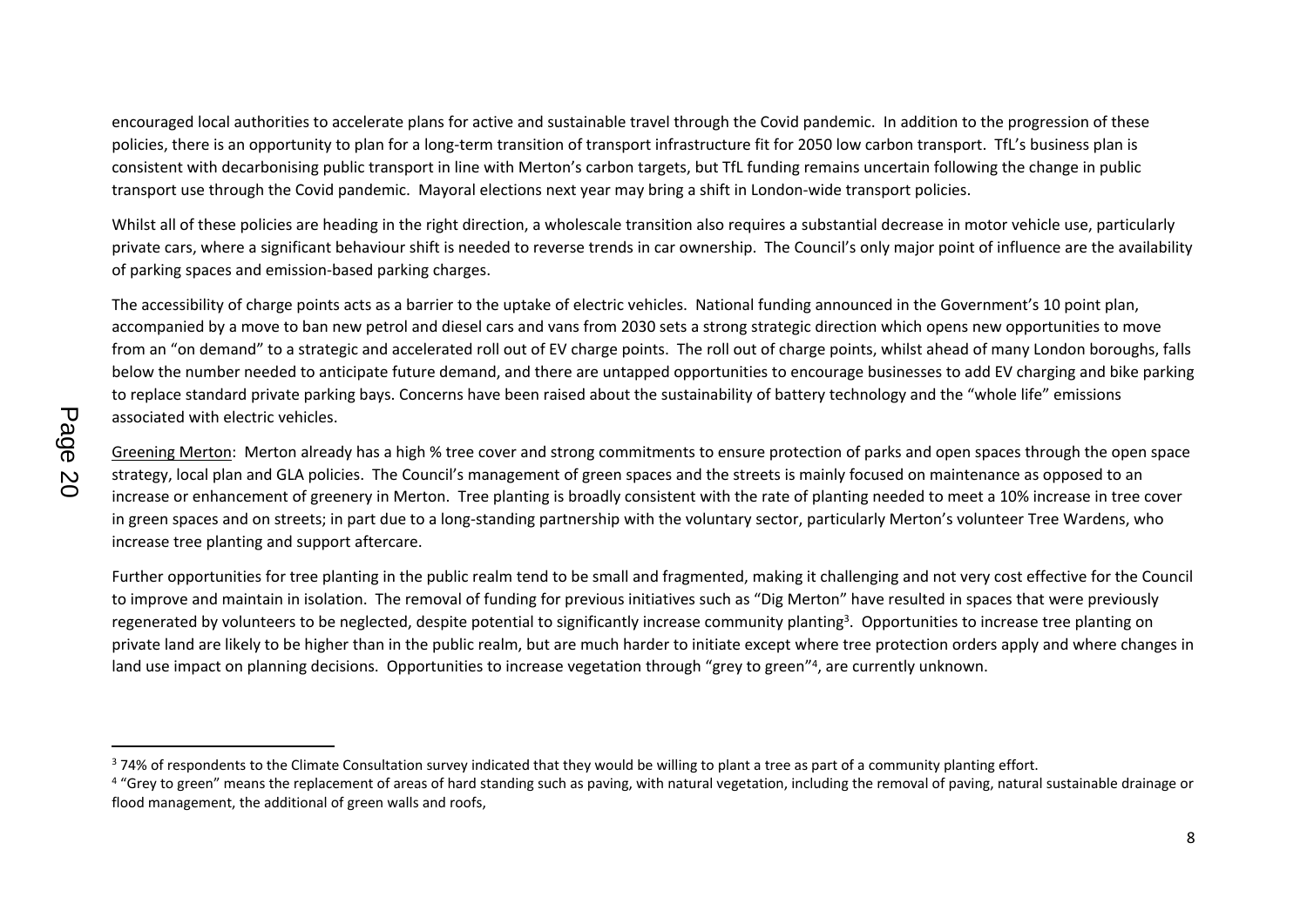The concept of natural capital brings together the potential benefits of using blue/green infrastructure<sup>5</sup> to reduce the impacts of hot weather and flooding through shade and sustainable drainage, improve resilience of biodiversity and capture carbon to offset emissions. All of these, to some extent, have been progressed, and further opportunities can be realised through the identification of suitable sites. Benefits could be maximised through a more strategic and integrated approach.

Council 2030 Target: Through a 10 year "spend to save" investment programme, the Council have already reduced emissions on operational buildings and community schools, resulting in a 40% reduction in emissions across the whole LBM estate. This is an excellent achievement, but also makes the substantial shift to a net-zero carbon Council building stock harder to achieve because the most straight-forward and cost effective measures are already in place. The availability of short-term grant funding<sup>ii,iii</sup> has the potential to accelerate works, but the extremely challenging timescales mean that only low level works can be funded unless projects are "shovel ready" and can deliver within a ~6 month timeframe. This is particularly true for Community schools, for which the Council has less control and pose greater delivery challenges.

This year the Council has moved to a 100% renewable electricity tariff, resulting in low carbon power supply across the LBM estate. Most cost-effective solar has been deployed, but there is further opportunity to maximise PV assets through battery storage. The Council has converted 80% of its existing street lighting columns to LED lanterns, and a further 12% are low energy usage. The remaining 8% of legacy will be phased out over the next 10 years through a combination of standard maintenance and CIL<sup>6</sup> funding.

A review of the vehicle fleet has been undertaken to consider options for fleet reduction decarbonisation. Whilst the additional cost of electric vehicles may be compensated by the much lower fuel costs in cars and light goods vehicles, the business case to purchase heavy vehicles such as buses and refuse lorries is much more challenging both in terms of costs and an operational track record. A change will require additional EV charging infrastructure at the Civic Centre, Garth Road and other sites, the cost of which is currently unknown.

Sustainable pensions policy is in place that could serve as a vehicle for zero-carbon investments, but control of investment decisions are shared with other boroughs. Emissions from major procurements are largely unknown, and there is substantial scope to work with existing providers to reduce emissions. The updated Procurement Strategy will contain a commitment to sustainable procurement which serves as a platform to understand and reduce emissions from future procured goods and services.

<sup>&</sup>lt;sup>5</sup> Blue/Green Infrastructure: Comprises the network of parks, rivers, water covered spaces and green spaces, plus the elements of the built environment, such as street trees, green roofs. sustainable drainage systems, flood storage or water management corridors all of which provide a wide range of benefits and services. <sup>6</sup> Community Infrastructure Levy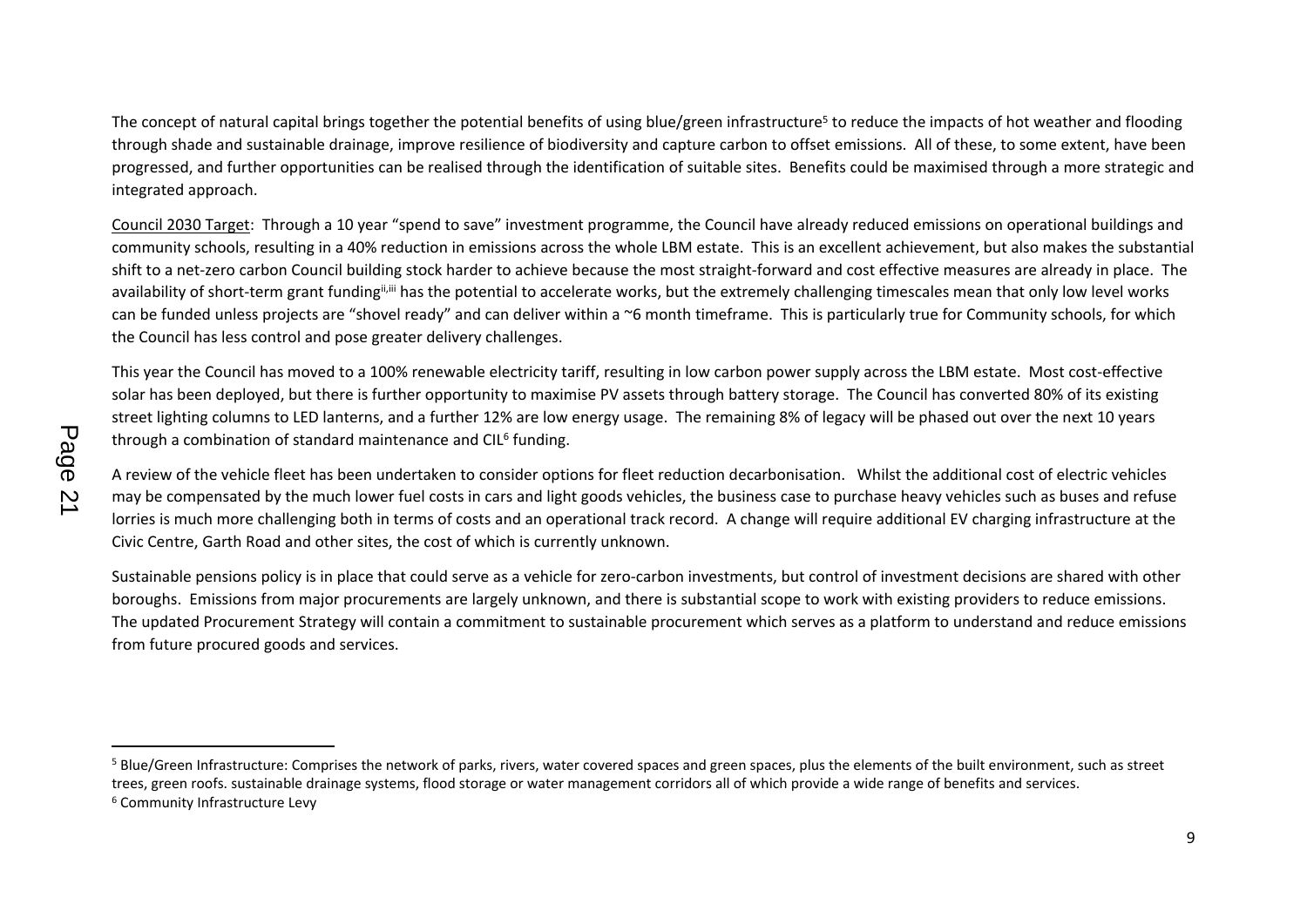Covid has radically changed patterns of travel for most staff. The greater degree of home working will reduce emissions from travel, but it is not known the extent to which increased fuel consumption from home-working will offset this impact. New staff travel policies provide an opportunity to encourage a greater degree of active and sustainable travel.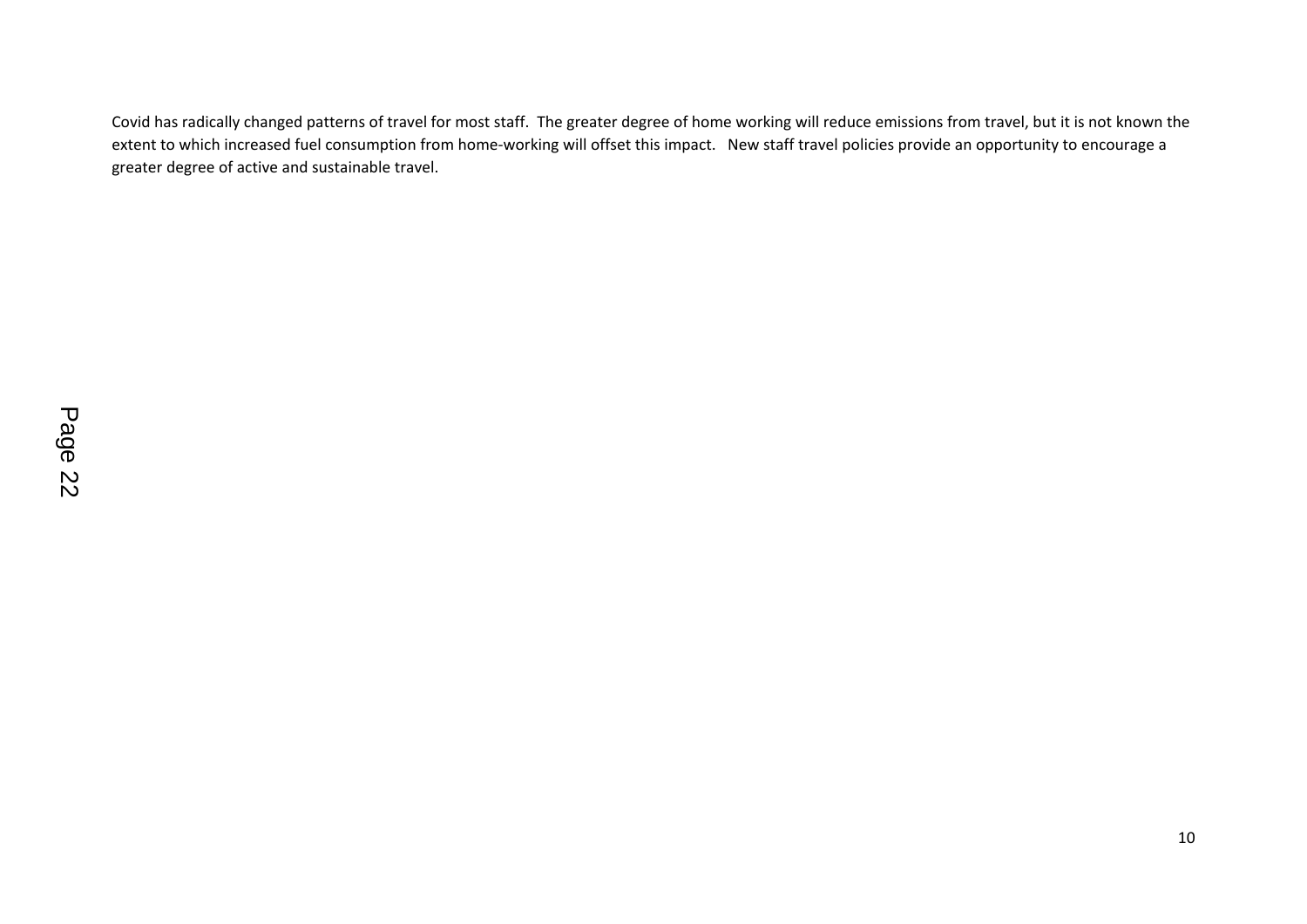## **4. ANNUAL PRIORITY ACTIONS**

The main focus of the actions prioritised for the first year of implementation (January – December 2021), is to set firm foundations from which low carbon policies, projects and programmes can grow within the Council, and to ensure that the Council is in an a position to partner with, support or empower Merton citizens to reduce carbon emissions.

This section summarises the main intended actions for the first year of implementing Merton's Climate Strategy and Action Plan. A full list of priority actions for each workstream is set out in **Annex 4**, and includes a traffic light assessment of the likelihood of delivery each action.

This section also identifies where further actions may be necessary in future to fulfil the Council's commitments under the Climate Strategy and Action Plan. The method of identifying priority actions has been set out in **Annex 1**, which benchmarks actions against expected progress towards net-zero carbon.

The assessment of actions and potential future gaps has resulted in a "RAG rating" for each workstream, showing the likelihood of successful delivery of actions to the scale required to fully support Merton's Climate Strategy and Action Plan. The criteria that the risks were assessed against are set out in **Annex 2**.

#### **4.1 Summary for intended Delivery in year 1**

| <b>WS</b> | Work stream risk assessment                                    | <b>RAG Rating at Y1</b> |
|-----------|----------------------------------------------------------------|-------------------------|
|           | Sustainable consumption and low carbon economy                 | <b>Red</b>              |
|           | Retrofit of the residential and non-residential building stock | <b>Red</b>              |
|           | Future new build and regeneration                              | Amber                   |
|           | Transport infrastructure and modal shift                       | Amber                   |
|           | Green infrastructure                                           | Amber                   |
| b         | LBM Estate and fleet management                                | <b>Red</b>              |
|           | LBM Procurements and investments                               | Amber                   |
| 8         | Communication, outreach and LBM corporate procedure            | Amber                   |

WS1: Sustainable consumption and low carbon economy (RAG rating Red): Delivering this work stream will require significant behaviour changes from Merton's residents, businesses and organisations, to drive sustainable consumption habits and enable a transition to a low carbon economy. In 2021, the Council intends to deliver targeted communications and engagement to encourage behaviour change; the Council will look to work with local partners within the borough to maximise the impact and reach of this engagement. The level of public appetite for this across the borough is currently unknown, particularly amongst groups that have been typically harder to engage.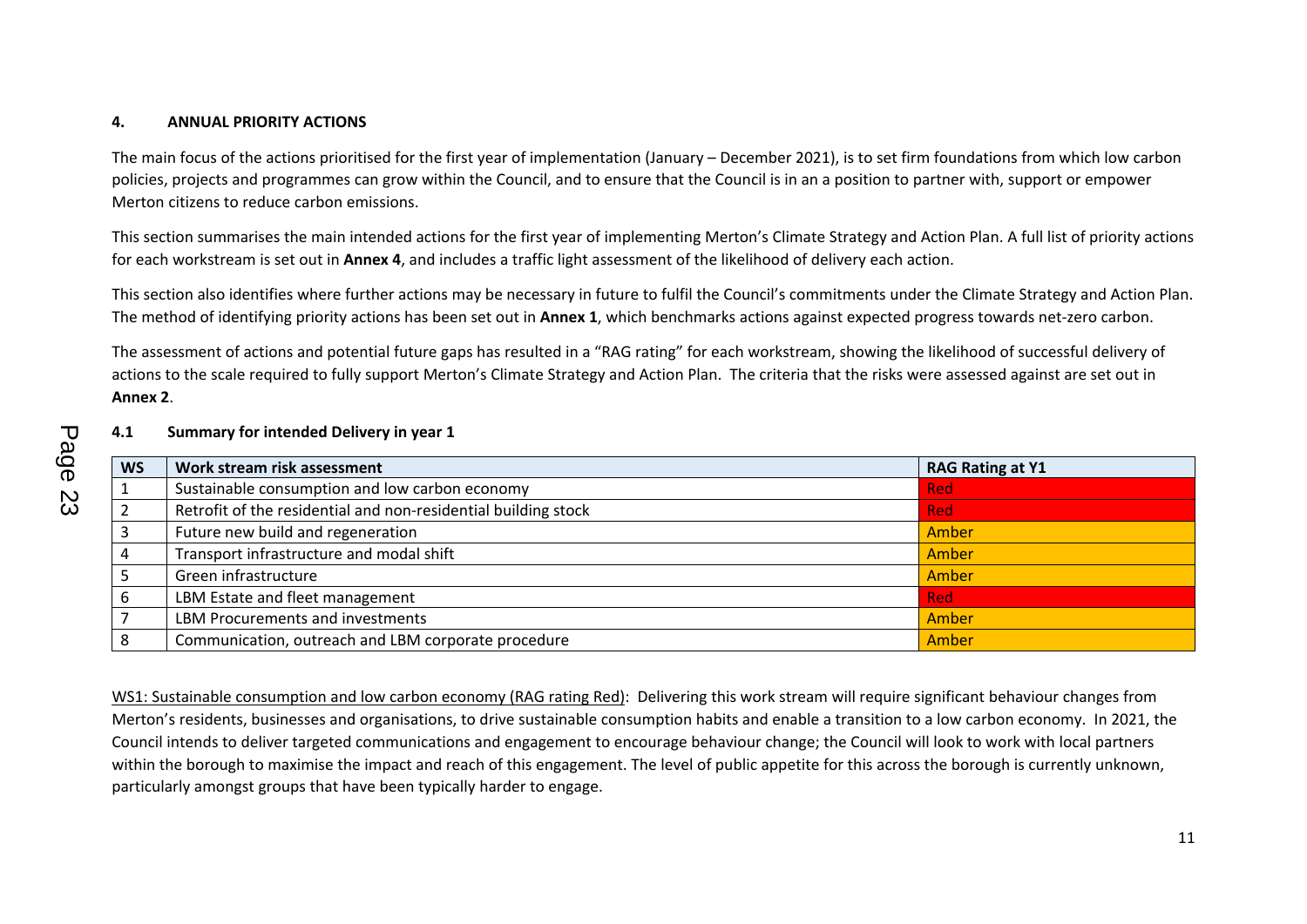The Council will continue to deliver initiatives which promote a circular economy such as the Morden Library of Things and the Pollards Hill Circular Economy Hub. Community projects will also continue to be supported through the Neighbourhood Fund (e.g. Sustainable Merton's Community Fridge and Community Champions).

Limited council resources and funding fall short of the sort of action required to influence behaviour across the borough at the pace and scale of change required. In the context of current government funding, financial support for future projects is unlikely to increase within Merton, so increased focus will be put on finding external partners and applying for funding external to the Council. For example, in 2021 the Council will be supporting a recycling on-the-go campaign being delivered as part of the Wimbledon Championships to pilot new on-street waste infrastructure and behaviour change nudges, which could then potentially be implemented elsewhere in the borough. The Council will also look to foster community action through the Climate Action Group in 2021. The Council is also currently involved in cross-borough programmes via the South London Partnership and London Councils to lobby for faster change in promoting a low carbon economy, and to identify opportunities to drive a green recovery from Covid. These discussions will help identify priorities and what other mechanisms are needed to create a fully green and circular economy in Merton.

Understanding of low carbon skills, knowledge and behaviours in local businesses is currently limited. The Council will work with local partners to promote sustainable behaviours in local business through initiatives such as the Merton Business Network for Climate Action, Merton's Best Business Awards, the Climate Action Group and the South London Knowledge Exchange Project. The Council will also progress cross-borough discussions with London Councils and the South London Partnership to better understand the low carbon skills gap, and to identify the upskilling required to meet carbon reduction commitments, with a focus on the training needed to deliver retrofit across Merton using platforms such as the Mayor's Construction Academy for south London. Opportunities to embed low carbon behaviours, jobs and skills through Council regeneration projects such as the Morden town centre regeneration will also be considered. Work is ongoing within the South London Waste Partnership to baseline carbon emissions from the processing of local authority collected waste, and to consider mechanisms to reduce emissions from the collection and treatment of waste.

WS2: Retrofit of the residential and non-residential building stock (RAG rating: Red): The Council has a strong understanding of the need to decarbonise the building stock in Merton and will continue to connect homeowners and business owners with initiatives to encourage retrofit on a local (such as Ecofurb), regional (such as Solar Together) and National (building regulations, heat strategy and funding such as the Green Homes Grant) level. These initiatives reduce some barriers to help "able to pay" households afford low carbon measures. Whilst helpful, this action falls far short of stimulating the very substantial and sustained ramp up of retrofit required, both in terms of the number of buildings and depth of low carbon measures needed to achieve zero carbon homes by 2050. Lobbying for a national strategy for retrofitting existing homes, offices, schools etc. to be low carbon, followed by a supportive policy and long-term funding framework is a priority.

Besides lobbying, options for the Council to accelerate a change in the area are limited, but the Council will undertake to do the following: (1) consider options to take a more active role in energy service provision, (2) support community energy, which will be done through the Climate Action Group, and (3) consider options to enforce minimum energy efficiency standards in rented accommodation.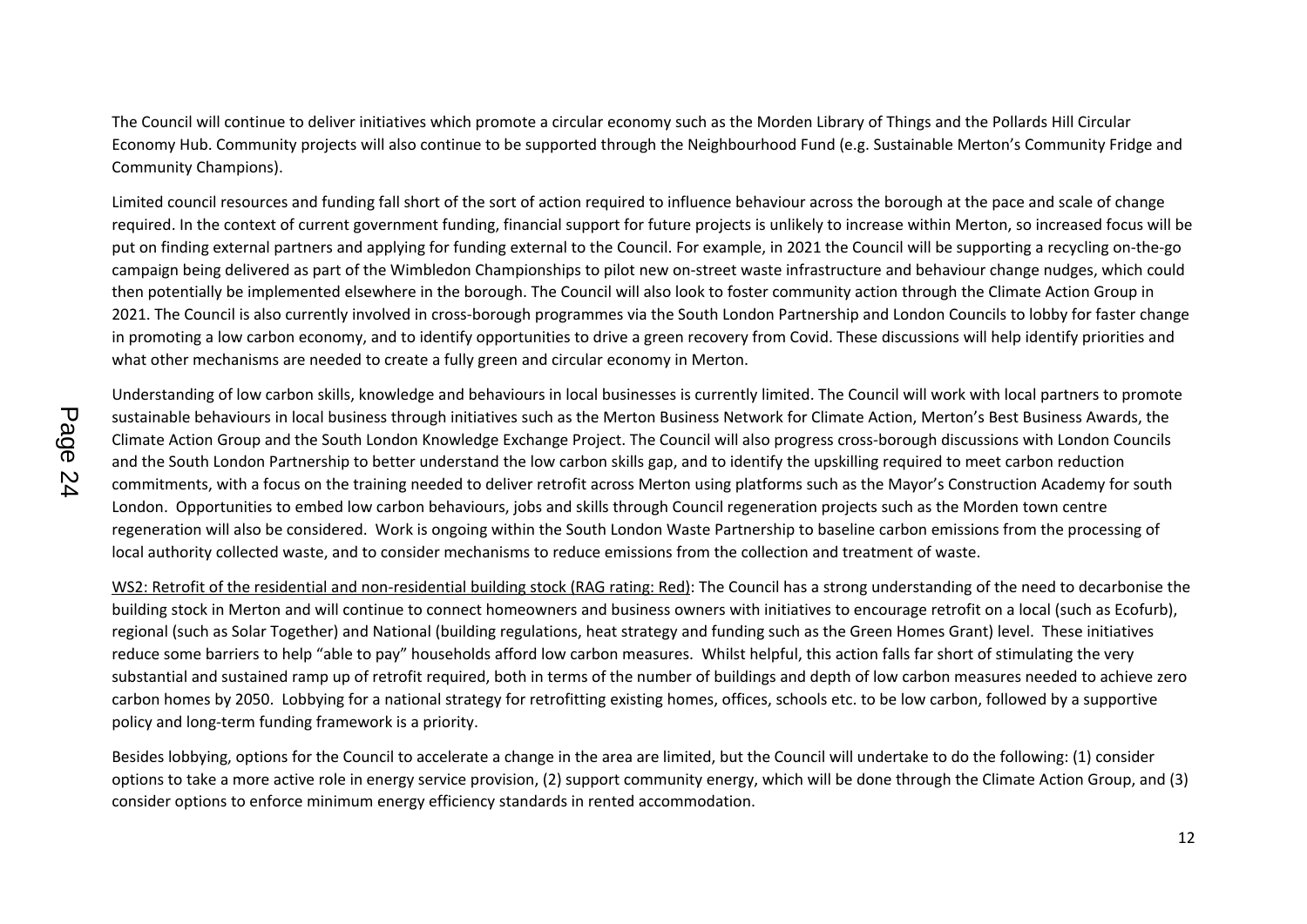The Council is in a strong position to work with partners with substantial building assets, such as housing associations and public health. There is the potential to take a more strategic and proactive approach to supporting retrofit in fuel poor households who are less able to pay and work more actively with social housing providers and make the most of available funding such as the Green Homes Grant Local Authority Delivery Fund (application successful) and potentially though the Social Housing Decarbonisation Fund.

WS 3: Future new build and regeneration (RAG rating: Amber): Draft Local Plan policies are consistent with achieving the net zero targets for new builds but delivery is dependent on the outcome of the consultation and government policy; including Building Regulations and the impacts of government's fundamental reforms of the wider planning system. Funding is being sought to develop an energy masterplan to ensure that Merton has the capability to make a transition from gas heating to low carbon alternatives and fossil fuel transport to electric.

Technical advice on achieving regeneration projects that are future-proofed to be net-zero carbon has been sought through funding from the UK Green Building Council and the Heat Network Delivery Unit and incorporated into plans, but are as-yet untested in the market place.

WS 4: Transport infrastructure and modal shift (RAG rating: Amber): Transport policies already have a strong focus towards active and sustainable travel through the Local Implementation Plan (LIP3), the air quality action plan and emission-based parking charges. The Council will review short term funding priorities for LIP 3, but the availability and scope of TfL funding to support LIP priorities remains uncertain. The Council will continue with the air quality action plan. Programmes to support active travel, such as cycle training, "Pedal My Wheels" and "Walk 4 Life" will continue. The implementation of new emission-based parking changes will take place in spring/summer 2021, pending Cabinet approval. In addition, the Council will work towards a long-term transport plan to develop integrated cycling, walking and EV charging networks. Public Right of Way near to schools have been and will be subject to a review to encourage children to walk safely to school, subject to available funding.

The Covid-19 Transport Strategy has enabled an acceleration of action. Experimental traffic orders and new funding has enabled the implementation of 26 school streets and 4 low traffic neighbourhoods and improvements to a number of cycle lane which, if successful, could pave the way for an expansion of measures to reduce vehicle use. The Council will consider making these permanent where feasible and take advantage of funding opportunities that will allow a further expansion of active travel measures. Public Right of Way have been and will be reviewed to encourage children to walk safely to school, subject to available funding. The Council will continue to actively work with TfL to encourage low emission alternatives to motor vehicles, including lowemission capable taxis and car clubs. The Council's ambition to increase the deployment of EV charge points is currently limited by available funding.

The Council is developing new staff travel policies to support a reduction in motor vehicle use by Council staff in favour of active travel. These will be implemented next year, supported by increased capacity of the Civic Centre car park for bikes and electric vehicles.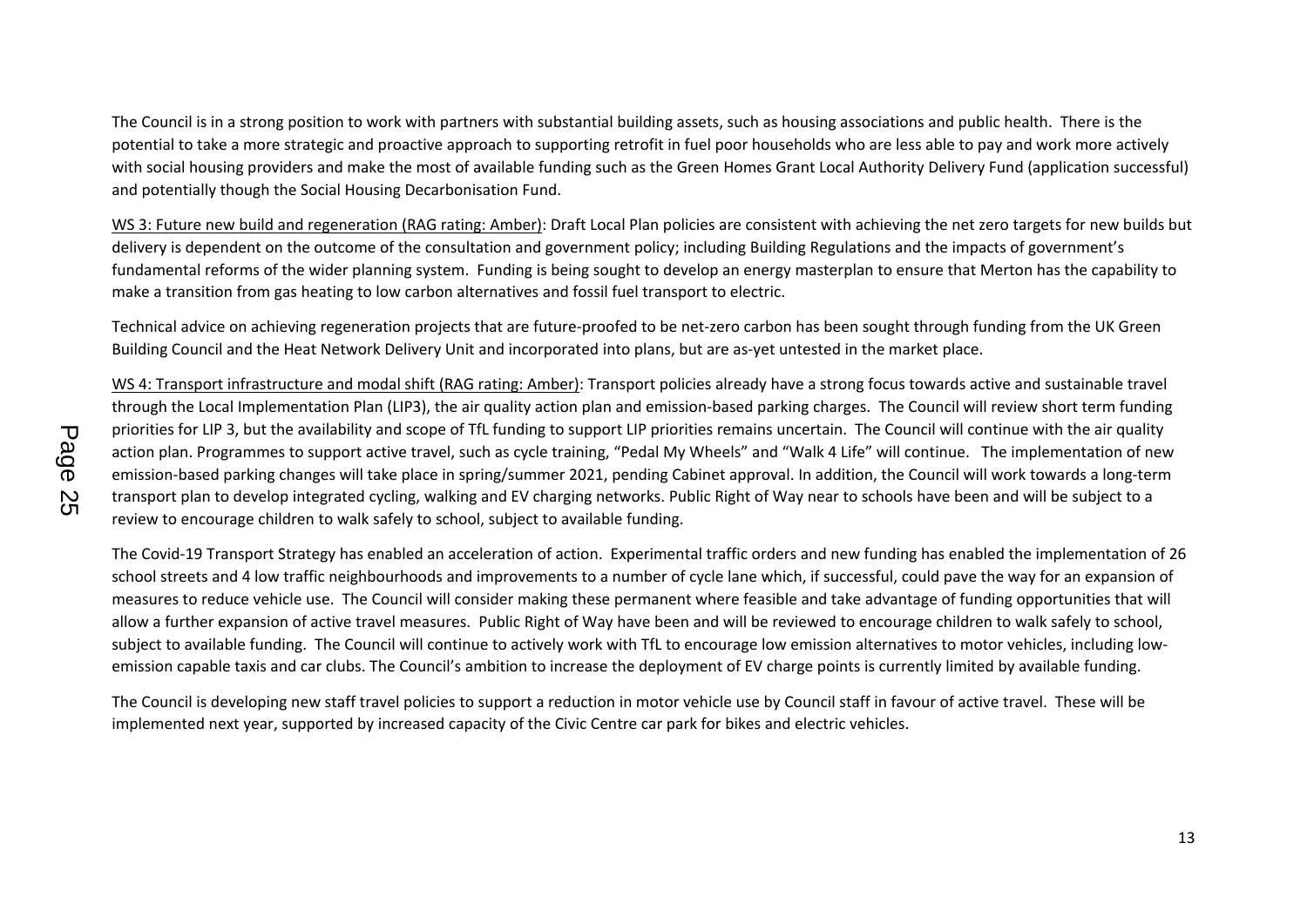WS 5: Green infrastructure (RAG rating: Amber): The maintenance of green spaces and tree replacement programme continues, with some additional CIL funding to plant street trees, and through the Neighbourhood Fund for community planting, including the Mitcham based "Growing Together" project. The Council will continue to support the development of community-based planting projects, seek suitable sites for planting and apply for external funding. The Council is intending to develop a tree strategy next year; a plan for managing trees within the Council's administrative area. A consultation on Local plan policies, including those relating to green infrastructure, will conclude this year.

WS 6: LBM Estate and fleet management (RAG rating: Red): The Council is in the process of applying for grant funding to install decarbonisation measures in 8 operational sites and 2 community schools. If grant funding bids are successful, this short term funding will accelerate action to decarbonise the LBM estate, but overall falls significantly short of the pace needed to meet the Council's 2030 target. The Council will be putting in place a plan to achieve netzero carbon across the whole Council estate through the application of GLA funding (RA-W<sup>7</sup>). This will result in major decarbonisation proposals, including the Civic Centre, the delivery of which is likely to be dependent on the application for external funds such as the next round of public sector decarbonisation funding. The Council has moved to a 100% renewable energy tariff which supplies low carbon electricity to all operational buildings, street lights and many schools. Replacement of the remaining lamp columns with low energy lighting will continue. Options on fleet decarbonisation and charging infrastructure will continue to be considered, but are dependent on the business case and available funding. Expansion of cycle parking at the Civic Centre and York Close are expected to be completed by the end of 2021.

WS 7: LBM Procurements and investments (RAG rating: Amber): A review of major procured services has been carried out to identify which are most likely to have significant greenhouse gas impacts. The Council will seek to increase engagement with companies who hold existing contracts to understand their carbon impact and consider actions to reduce emissions on a voluntary basis. So far, active discussions are being undertaken with services providers for the maintenance of highways and green spaces, waste collection and processing, and for the planned letting of the school catering provision. For future contracted services, changes to policy and guidance will be considered to ensure that emissions associated with procured services can be estimated and reduced where feasible, balancing the need to reduce emissions with the potential additional costs of services.

Over the last few years, while ensuring the Merton Pension Fund investments deliver the expected returns to meet the members benefits and to keep the employers' contribution stable, the Council has made sure as a Fund we move out of fossil fuels towards low carbon, sustainable and renewable energy sectors. This is part of our continues journey to decarbonise the portfolio in line with our carbon reduction target. Environmental, Social and Governance (ESG) and climate change factors have been incorporated into the Fund's Investment Strategy and this is formalised in our Fund's Investment Belief Statement.

<sup>7</sup> Retrofit-Accelerator – Workplace Fund; formerly known as RE:FIT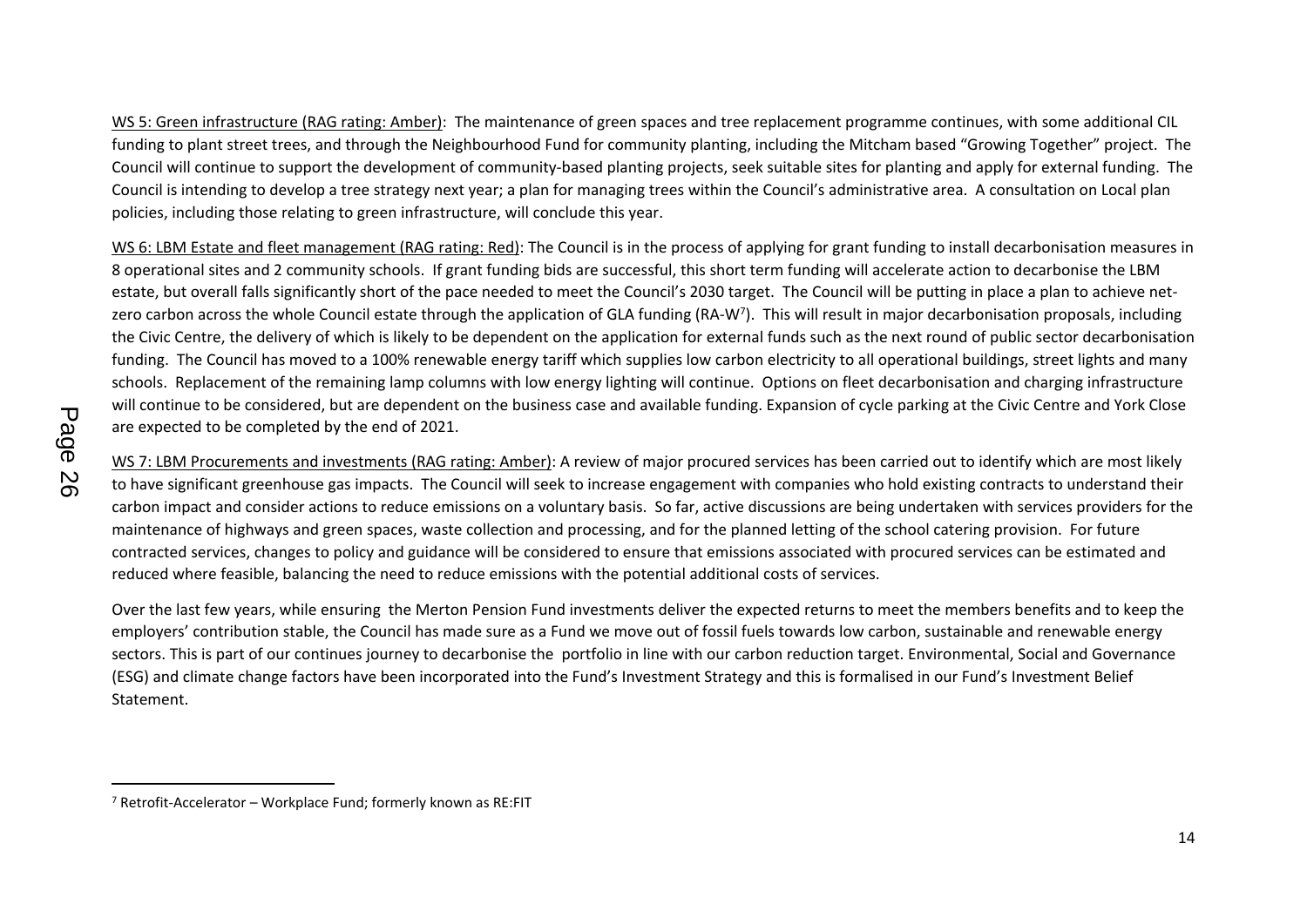WS 8: Communication, outreach and LBM corporate procedure (RAG rating: Amber): The establishment of a climate communication strategy and a Climate Action Group is ongoing to increase communications and outreach relating to all aspects of Merton's Climate Strategy and Action Plan . There are further opportunities to progress the low carbon agenda through "Merton the Place" and the implementation of the recently adopted Community Plan. Despite this significant step up in engagement, we don't yet know whether the engagement will reach groups which are typically under-represented such as the economically disadvantaged, vulnerable groups or BAME.

The Council will investigate mechanisms to ensure that climate change is considered when taking decisions on significant spend or policies, and training will be delivered to equip staff with the skills and knowledge to assess the impact of climate change in their areas of work. More broadly, efforts to encourage "sustainable staff behaviour through the "Green and Healthy Guardian's" group has temporarily paused, as staff's activities have significantly changed due to the Covid pandemic.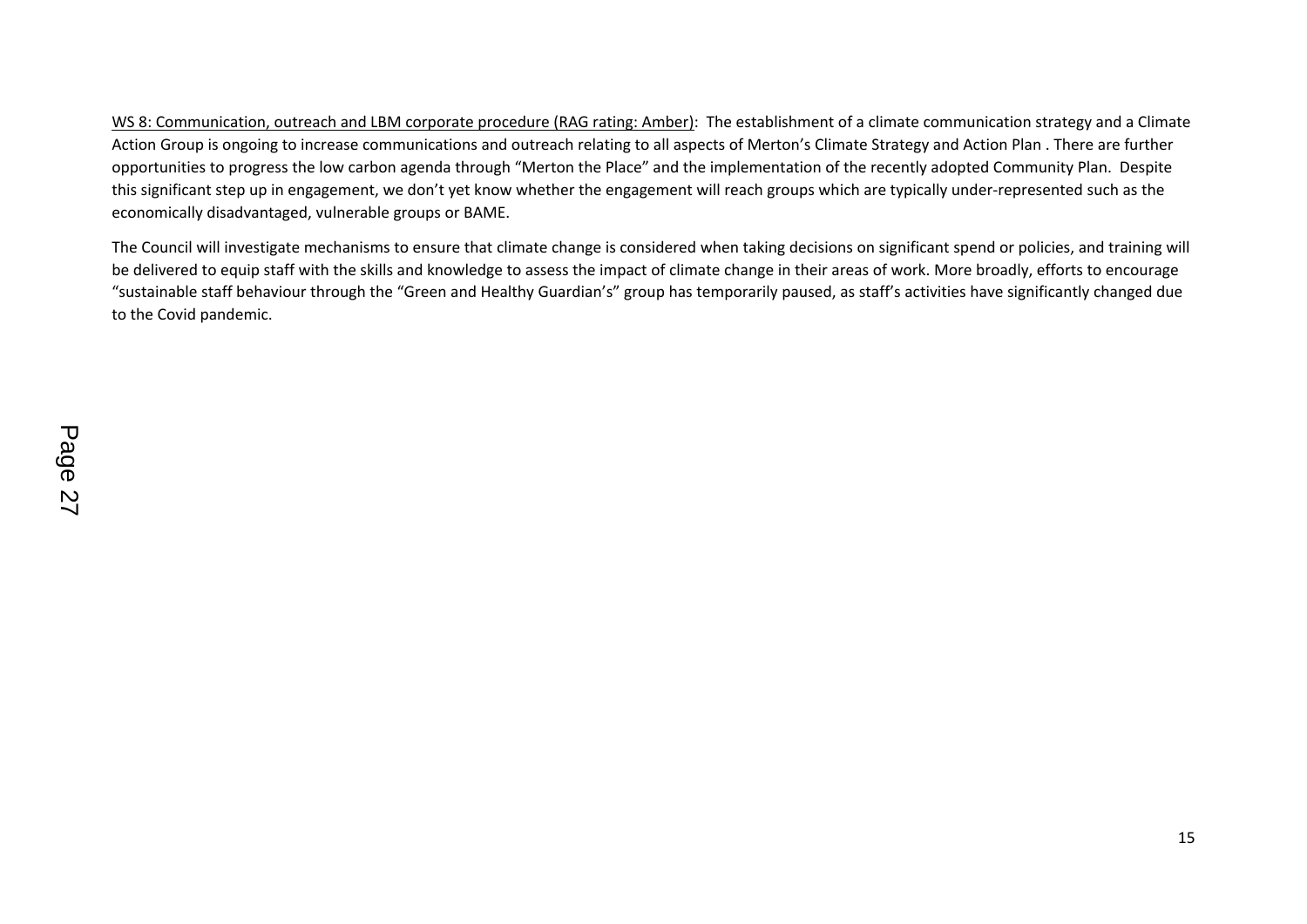#### **ANNEX 1: CLIMATE CHANGE WORK PROGRAMME**

#### Workstreams

Eight workstreams cover all areas where carbon fit in with existing departmental structures and processes to make monitoring and oversight more efficient. The figure to the right shows how the eight workstreams map onto the key areas of the Merton's Climate Strategy and Action Plan.

The aims of each of the workstreams are summarised in the table below. Aims that "encourage" action show where the Council does influence or support others to reduce carbon emissions.

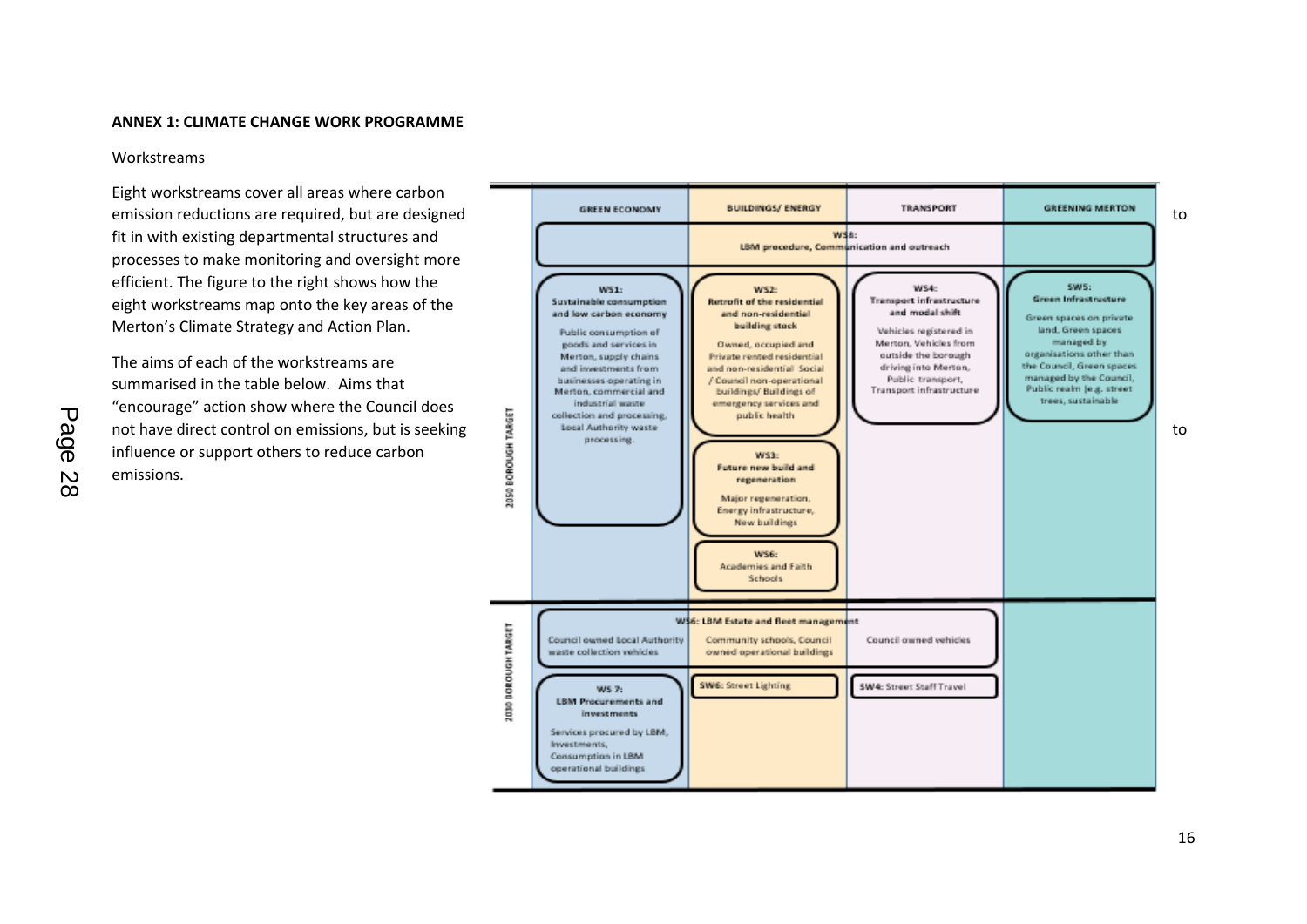# Summary of workstreams

| <b>Work stream</b>                                                                         | <b>Key aims</b>                                                                                                                                                                                                                                                                                                                                                                                                                                                                                                                                                                                                                        | <b>Lead department</b>                                      |
|--------------------------------------------------------------------------------------------|----------------------------------------------------------------------------------------------------------------------------------------------------------------------------------------------------------------------------------------------------------------------------------------------------------------------------------------------------------------------------------------------------------------------------------------------------------------------------------------------------------------------------------------------------------------------------------------------------------------------------------------|-------------------------------------------------------------|
| Workstream 1:<br>Sustainable<br>consumption and<br>low carbon<br>economy                   | Encourage consumers to reduce their carbon footprint through the purchase of local and sustainable goods<br>and services, preventing waste and reusing/recycling where possible.<br>Encourage businesses to provide local and sustainable products, minimise waste, reduce greenhouse gas<br>emissions from supply chains and provide clear information to customers about sustainable products.<br>Encourage businesses to foster low carbon practices from staff and corporate functions such as finances.<br>Reduce emissions from the processing of Local Authority collected waste using the principles of a circular<br>economy. | Environment and<br>Regeneration                             |
| Workstream 2:<br>Retrofit of homes,<br>businesses and<br>non-residential<br>building stock | Encourage home owners and landlords to retrofit energy efficiency measures in existing homes and non-<br>residential buildings across the borough.<br>Encourage home owners and landlords to install locally produced renewable energy.<br>Encourage residents and business to take up low carbon heating.                                                                                                                                                                                                                                                                                                                             | Environment and<br>Regeneration<br>Community and<br>Housing |
| Workstream 3:<br>Future new build<br>and regeneration                                      | Enable all new developments and LBM regenerated public spaces in Merton to be zero carbon capable<br>without expensive retrofit by 2025.<br>Ensure all new developments and LBM regenerated public spaces are designed to be adapted to the impacts<br>of temperature change and support the major decarbonisation transitions in energy, transport and the<br>economy.<br>Ensure utility companies' energy infrastructure supports a transition to low carbon energy use in the<br>borough.                                                                                                                                           | Environment and<br>Regeneration                             |
| Workstream 4:<br>Transport<br>infrastructure and<br>modal shift                            | Encourage consumers to decrease the number of petrol and diesel vehicles.<br>Encourage people living, working and studying in Merton to increase active and sustainable travel.<br>Develop walking, cycling and electric vehicle infrastructure.<br>Encourage government and TfL to accelerate the decarbonisation of public transport.<br>Encourage sustainable and active travel amongst LBM staff.                                                                                                                                                                                                                                  | Environment and<br>Regeneration                             |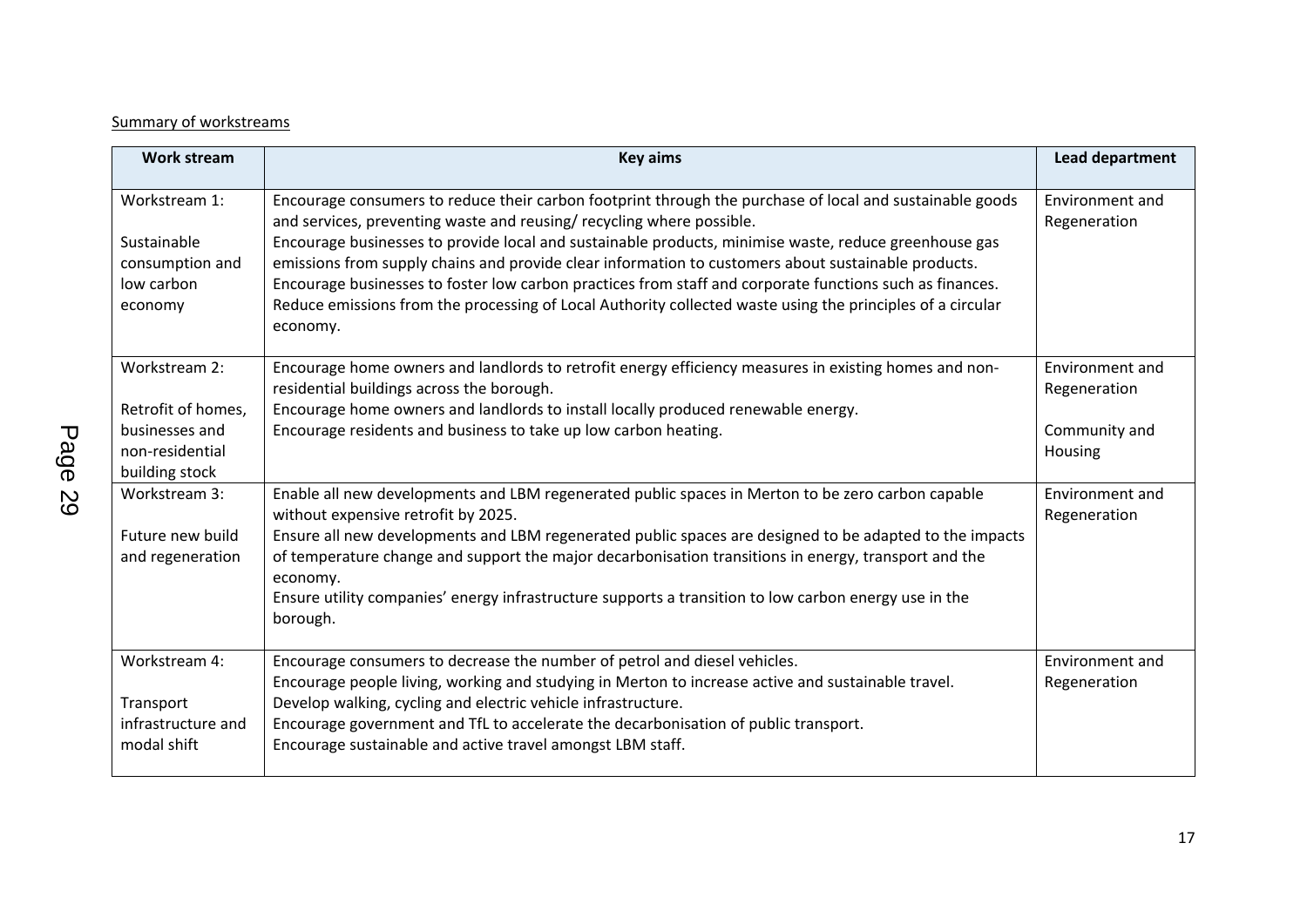| Workstream 5:                              | Encourage additional planting on private land.                                                                                                                | Environment and           |
|--------------------------------------------|---------------------------------------------------------------------------------------------------------------------------------------------------------------|---------------------------|
|                                            | Increase tree cover on appropriate public land (in keeping with the open space strategy).                                                                     | Regeneration              |
| Green                                      | Deliver green infrastructure projects.                                                                                                                        |                           |
| infrastructure                             | Encourage increased public participation in community planting.                                                                                               |                           |
| Workstream 6:                              | Decarbonise LBM operational buildings by 2030. Decarbonise LBM Community schools by 2030.<br>Decarbonise all council owned non-operational buildings by 2050. | All Departments           |
| LBM Estate and                             | Encourage the decarbonisation of all Academies and Voluntary-aided schools by 2050.                                                                           |                           |
| fleet management                           | Ensure all Council-owned buildings are adapted to the impacts of temperature change and support the                                                           |                           |
|                                            | major decarbonisation transitions in energy, transport and the economy.                                                                                       |                           |
|                                            | Decarbonise LBM's owned fleet (including waste collection fleet) by 2030.                                                                                     |                           |
| Workstream 7:                              | Reduce greenhouse gas emissions associated with goods and services procured by LBM on behalf of Merton<br>residents.                                          | <b>Corporate Services</b> |
| <b>LBM Procurements</b><br>and investments | Reduce greenhouse gas emissions associated with LBM investments such as pensions.                                                                             |                           |
| Workstream 8:                              | Ensure that LBM staff and Councillors understand how to consider climate change in their work areas and<br>feel empowered to act.                             | All Departments           |
| Communication,                             | Ensure effective communication of climate messages reach all residents, businesses and organisations in                                                       |                           |
| outreach and LBM                           | Merton especially in the east of the borough.                                                                                                                 |                           |
| corporate                                  | Ensure that residents, businesses and organisations feel empowered to act to reduce emissions and adapt to                                                    |                           |
| procedure                                  | the impacts of climate change.                                                                                                                                |                           |
|                                            |                                                                                                                                                               |                           |

## **Governance**

The Delivery Plan will be regularly reviewed by Cabinet and the Overview and Scrutiny Commission, who have responsibility for overseeing the delivery of Merton's Climate Strategy and Action Plan. The Sustainable Communities and Transport Partnership will form the main external stakeholder engagement and will be invited to review the plan on a regular basis.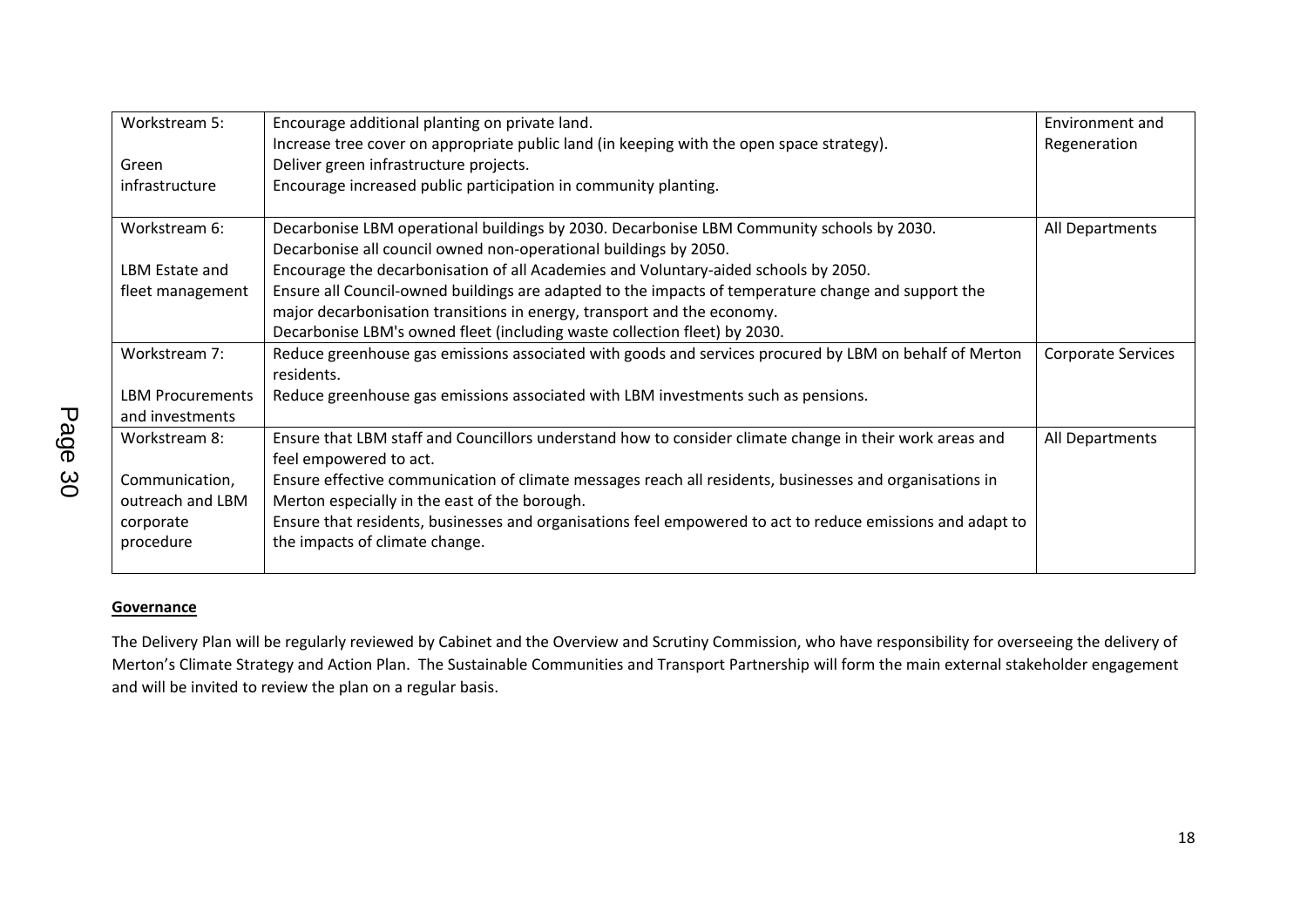# **ANNEX 2 – FORMING A BASELINE ASSESSMENT FOR MERTON'S CLIMATE STRATEGY AND ACTION PLAN, AND DELIVERY PLAN**

#### Indicators for the overall delivery plan

There may not be a direct correlation between emission reductions and the success of the Delivery Plan, because the plan only covers actions undertaken by the Council; most of which are enabling and do not reduce emissions in themselves. The following indicators are being developed to test progress against the wider aims set out in the Climate Strategy and Action Plan, considered on an annual basis.

- Public perception of Council leadership and commitment to the Climate Change agenda, tested through the bi-annual survey (TBC).
- Public feeling on engagement and empowerment to act on climate change issues; tested through the bi-annual survey (TBC)
- Spend on projects which deliver Merton's Climate Strategy and Action Plan objectives (internal and external), gathered from finance leads on an annual basis.

## Performance indicators for workstreams

A set of indicators, set out in Merton's Climate Strategy and Action Plan under *"Measuring Success"*, do not directly measure emissions but provide information about the rate of progress for important aspects of the plan. These provide more granular information relating to the speed at which change is taking place within Merton, compared to monitoring greenhouse gas emissions alone. It does not directly indicate the Council's performance, but may indicate where Delivery Plan needs to be adapted to better support emissions reduction across the borough.

#### Progress against workstreams

Individual actions within each workstream will be assigned a RAG rating based on the likelihood of achieving this action within the resources and timescales available to the Council. These are used to indicate where resource or other barriers may prevent action being completed on time.

## RAG definitions for individual actions

| Green      | High likelihood that the action will be completed. The           |
|------------|------------------------------------------------------------------|
|            | completion of the action will be to the depth and quality        |
|            | expected to fulfil its part in the workstream.                   |
| Amber      | Likelihood that the action will not be completed to the          |
|            | depth and quality needed to fulfil its part in the               |
|            | workstream.                                                      |
| <b>Red</b> | High likelihood that the action will not be completed, or fall   |
|            | well short of the depth and quality needed to fulfil its part in |
|            | the workstream.                                                  |

Using the score of individual actions Climate Change officers have undertaken a risk assessment over all workstreams, identifying where the sum of the likely activity will fulfil the obligations set out in the Climate Strategy and Action Plan.

The table below shows how the RAG ratings have been defined for the workstreams overall.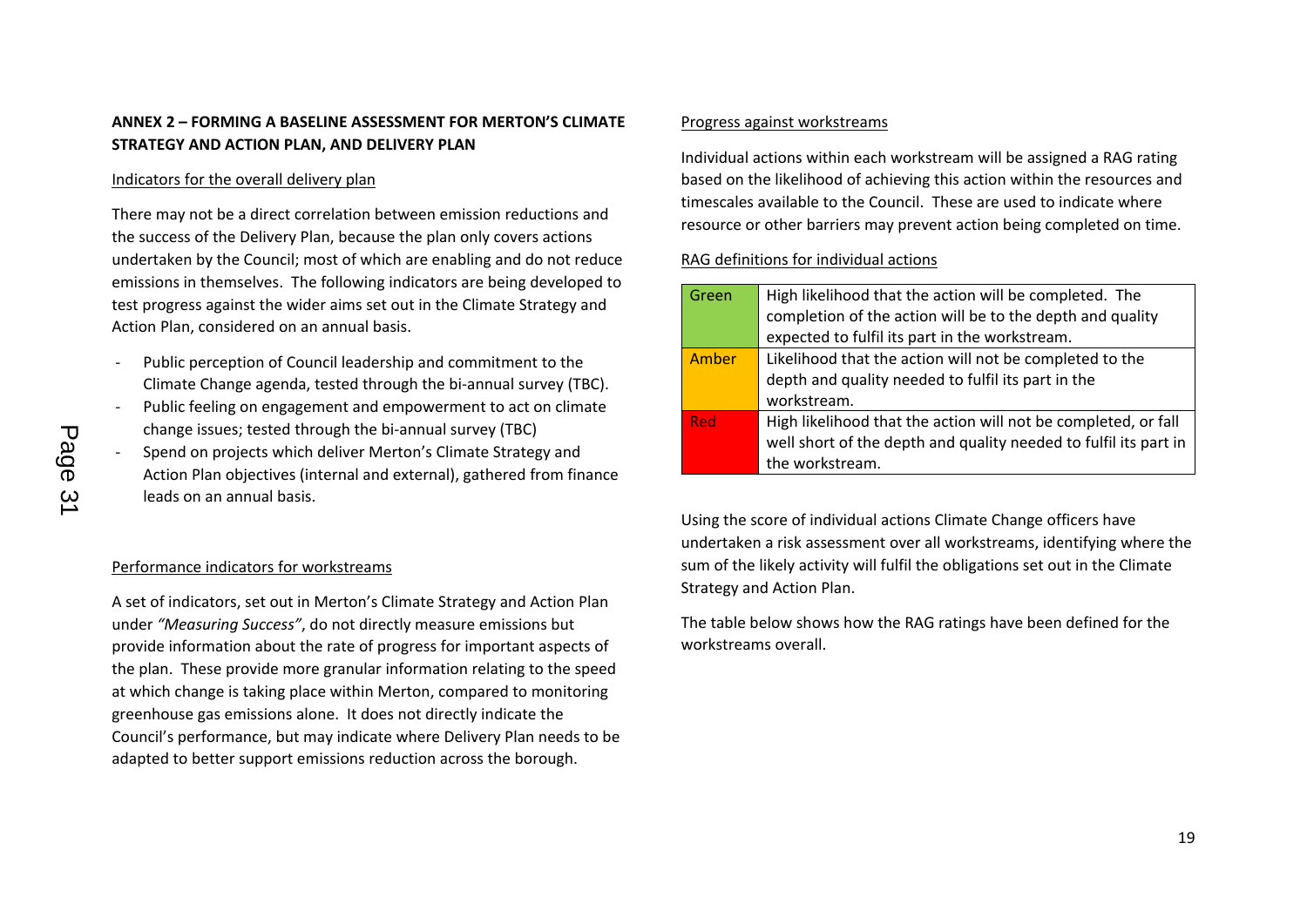#### RAG definitions for workstreams

| Green      | Most council actions within this workstream are likely be           |
|------------|---------------------------------------------------------------------|
|            | sufficiently funded and progress well. The total of the             |
|            | actions within this workstream is sufficient for the Council        |
|            | to effectively reduce its own emissions in line with the net-       |
|            | zero target and/or support others to reduce emissions,              |
|            | consistent with meeting the obligations set out in Merton's         |
|            | Climate Strategy and Action Plan.                                   |
| Amber      | Some or all actions within the workstream may not be                |
|            | progressed to their full extent, due to resource, policy or         |
|            | other barriers. This may result in the Council not reducing         |
|            | its own emissions in line with the net-zero targets, or not         |
|            | supporting others to reduce emissions, consistent with              |
|            | meeting the obligations set out in Merton's Climate Strategy        |
|            | and Action Plan,                                                    |
| <b>Red</b> | It is highly likely that some or all actions within the             |
|            | workstream will not be progressed, due to resource, policy          |
|            | or other barriers. This is likely to result a significant shortfall |
|            | in the Council not reducing its own emissions in line with          |
|            | the net-zero targets, or not supporting others to reduce            |
|            | emissions, consistent with meeting the obligations set out in       |
|            | Merton's Climate Strategy and Action Plan.                          |

## Greenhouse gas emissions

The main measure of progress towards the net-zero carbon targets will be through an annual estimate of greenhouse gas emissions in relation to the 2050 and 2030 targets. Greenhouse gas estimates rely on national datasets which may be 1-2 years old, so cannot give a strong real-time indication of emission reductions or show the impacts of specific local actions.

For the 2050 target, the data is collected by fuel source and can therefore be used to individually track progress against energy use in buildings, transport and land use. The scope of the greenhouse gas inventories does not include emissions from consumption at present so cannot be used to track progress towards a green economy.

For the 2030 target, emissions data is collected from operational buildings, council-owned and operated vehicles, and emissions associated with contracted work in relation to waste collection, the maintenance of green spaces and highway maintenance. It cannot be used to track emissions from investments, other procurements and staff travel. The intention is to include all emissions where the data is available.

## Progress against Net-zero targets

Climate Change officers will undertake an assessment of the strengths, weaknesses, opportunities and threats for the 5 areas set out in Merton's Climate Strategy and Action Plan. This includes action taken by the Council but also wider factors. This will lead to a "high, medium or low" judgement about the likelihood that Merton is on track to deliver its greenhouse gas emission targets.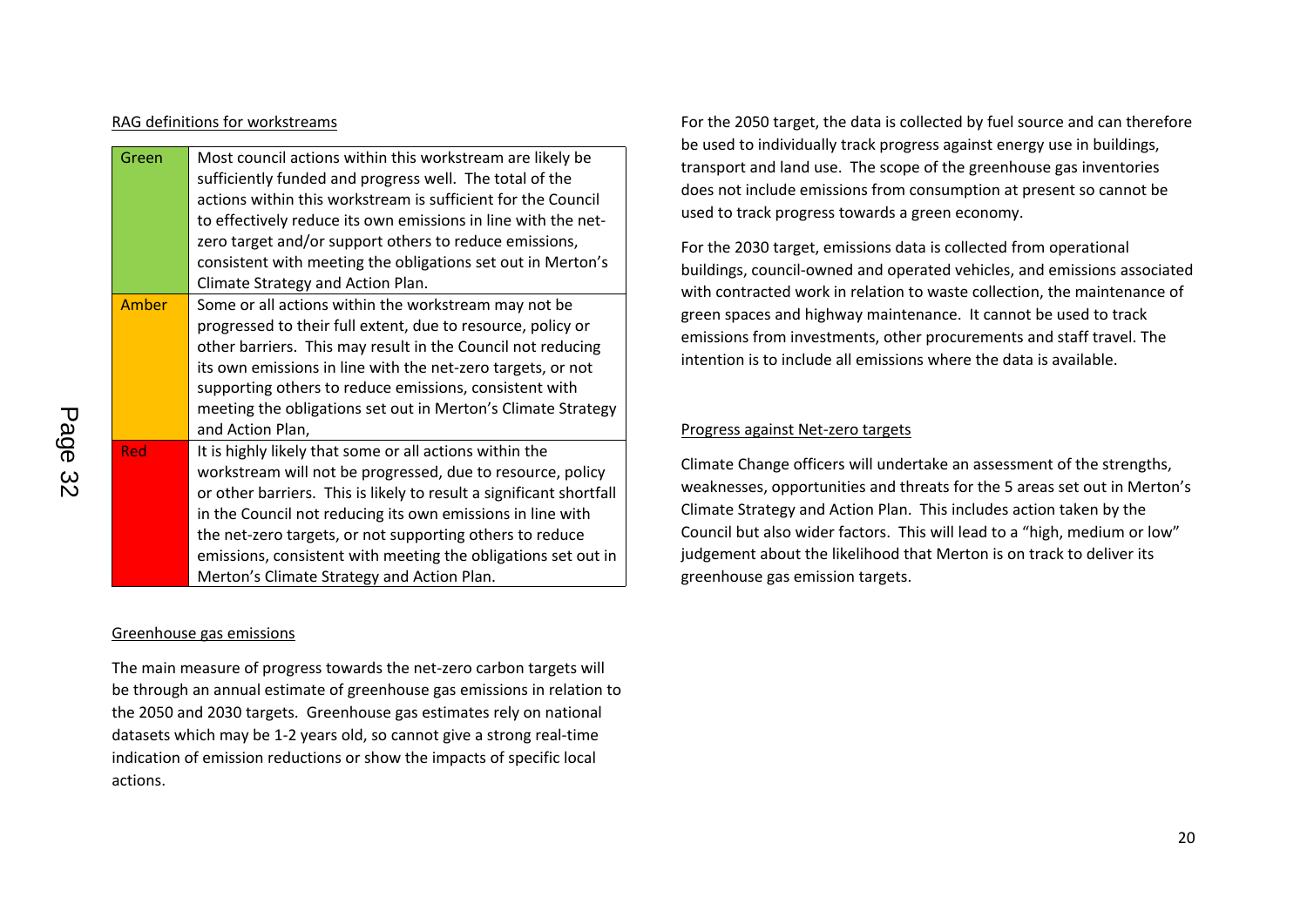#### **ANNEX 3 – IDENTIFICATION OF DELIVERY ACTIONS**

#### Use of evidence in identifying delivery actions

The London Borough of Merton Climate Action Support<sup>iv</sup>, written by Aether, was commissioned to provide the main evidence and analysis that underpinned Merton's Climate Strategy and Action Plan, and has been used to make informed judgements on how the Council might deliver its carbon reduction commitments. For emissions included in the Council's greenhouse gas inventory, net-zero pathways inform the scale of emissions reduction needed, and the speed at which change is technically feasible.

The Strategy includes areas that were not part of the net-zero pathway analysis for Merton, where impacts cannot be accurately estimated, but where a wider evidence base shows that it is important to address the impacts of climate change. For the 2050 targets, these include emissions that occur outside the borough, arising from economic activities such as the provision of goods and services, and waste processing within the borough (mainly in the "*Green Economy"* section). It also includes adapting to and preparing for the impacts of climate change, such as prolonged and more intense spells of hot weather or flooding (mainly in the "*Greening Merton" and "Buildings and "energy"* sections). For the 2030 target, it relates to the carbon footprint of investments and some of the goods and services procured by the Council. In these cases, other evidence has been used to identify the necessary actions needed.



#### Net-Zero Carbon Pathway for the Council 2017-2030

#### Net-Zero Carbon Pathway for the Borough 2017-2050

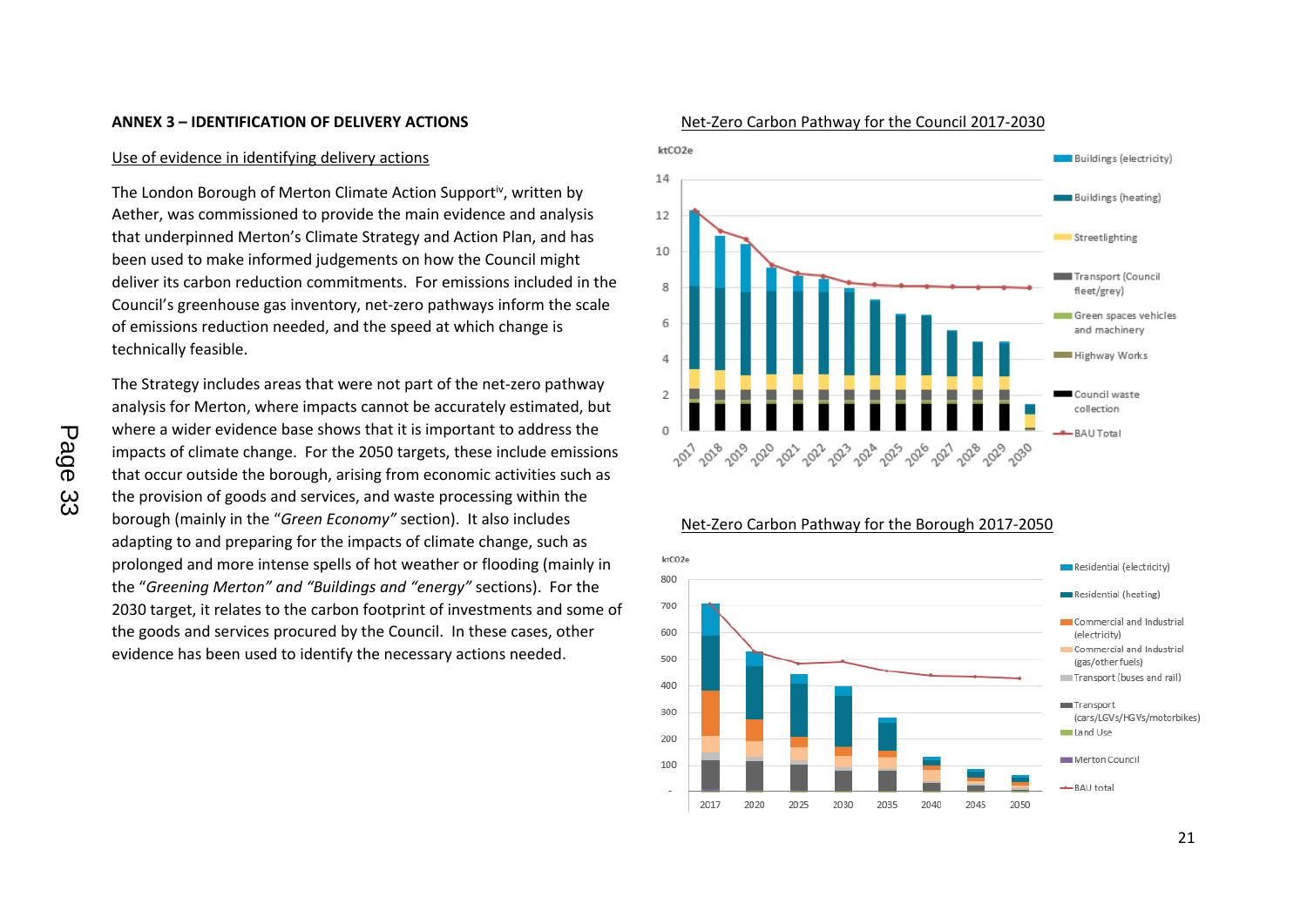#### Direct versus enabling actions

The figure on the right shows levels of Council control over areas of the Merton's Climate Strategy and Action Plan.

Where the Council has direct control over emission reduction, it is straightforward to identify actions in any given year through the modelling outputs. This only applies to a small proportion of the actions, mainly in the "*Council 2030 target"* section.

In some areas of the Strategy, action owners outside of the Council can be clearly identified (for example TfL, housing providers, etc.). In these cases, the Council is usually in a position to influence or to work collaboratively with stakeholders to reduce emissions.

Where emission reduction is in the hands of individuals, businesses or other organisations, Council control tends to be low. In these cases, enabling actions have been identified, but their impact is harder to measure.

The diagram below gives an indication of where the Council has direct control, has medium to high influence, or has a low level of control.

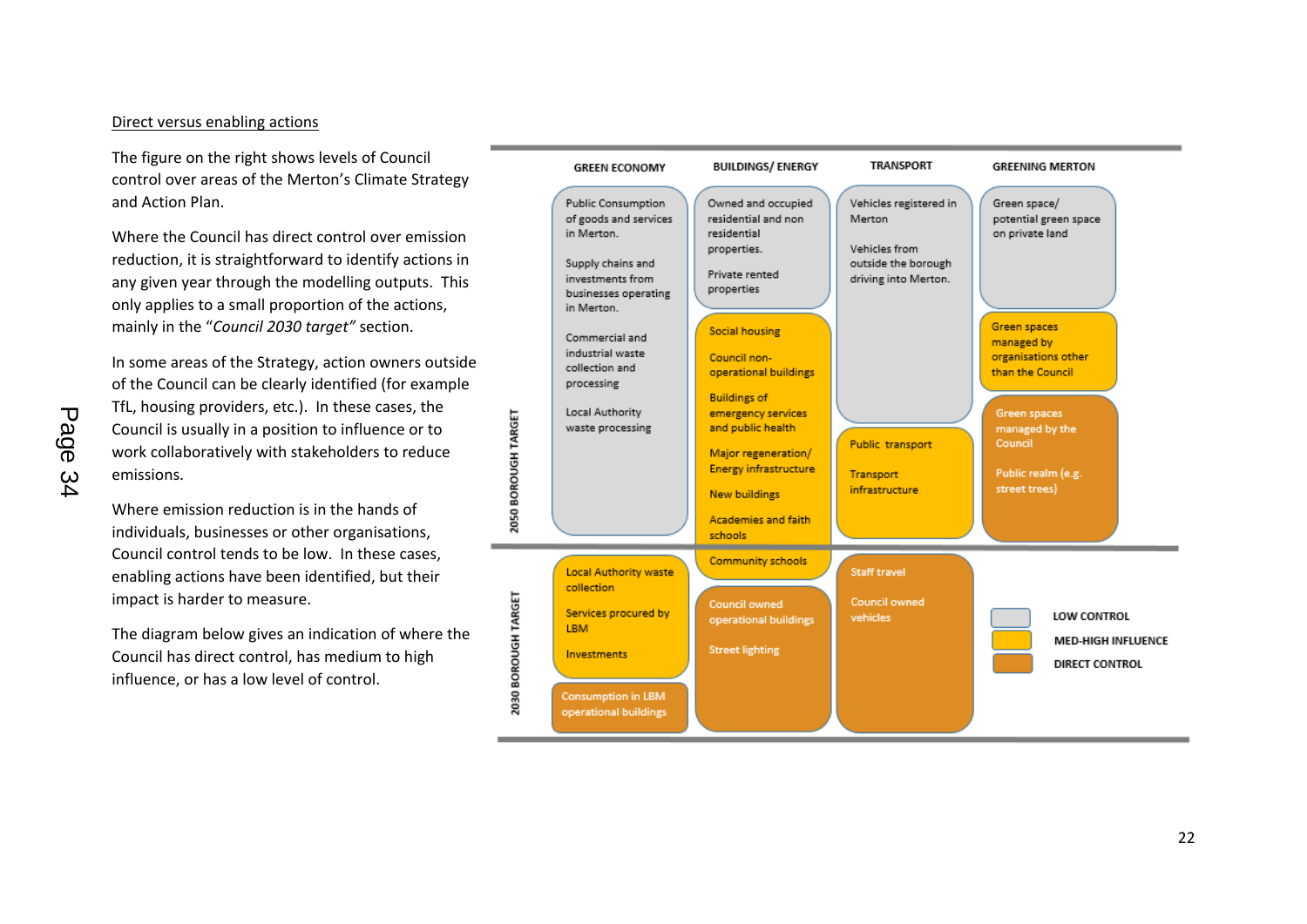# **ANNEX 4 – IDENTIFICATION OF DELIVERY ACTIONS**

Workstream 1: Sustainable consumption and low carbon economy

| <b>Action</b><br>numb<br>er | <b>Priority Actions in Y1</b>                                                                                                                                                                                                                                  | <b>RAG</b>     | <b>Team</b>                                                                                               |
|-----------------------------|----------------------------------------------------------------------------------------------------------------------------------------------------------------------------------------------------------------------------------------------------------------|----------------|-----------------------------------------------------------------------------------------------------------|
| $\mathbf{1}$                | Develop and deliver messaging for the Council's climate comms strategy to promote sustainable<br>consumption, waste reduction and low carbon behaviours                                                                                                        | G              | <b>CS Comms</b><br><b>E&amp;R Future Merton</b>                                                           |
| $\overline{2}$              | Lobby for faster change in promoting a low carbon economy                                                                                                                                                                                                      | G              | <b>E&amp;R Future Merton</b>                                                                              |
| 3                           | Identify opportunities to embed a green recovery in Merton's response to COVID-19                                                                                                                                                                              | G              | <b>E&amp;R Future Merton</b>                                                                              |
| 4                           | Identify low carbon skills gaps and opportunities for upskilling                                                                                                                                                                                               | G              | <b>E&amp;R Future Merton</b>                                                                              |
| 5                           | Support local projects which promote sustainable consumption and a circular economy                                                                                                                                                                            | G              | <b>E&amp;R Future Merton</b><br><b>E&amp;R Waste Team</b><br><b>E&amp;R Regulatory</b><br><b>Services</b> |
| 6                           | Support mechanisms that promote low carbon practices in local businesses                                                                                                                                                                                       | G              | <b>E&amp;R Future Merton</b>                                                                              |
| $\overline{7}$              | Review on-street waste infrastructure to promote recycling and minimise waste                                                                                                                                                                                  | G              | <b>E&amp;R Waste</b>                                                                                      |
| 8                           | Maximise opportunities to promote low carbon behaviours, jobs and skills through the regeneration of<br>Morden town centre.                                                                                                                                    | $\overline{A}$ | <b>E&amp;R Future Merton</b>                                                                              |
| 9                           | Baseline greenhouse gas emissions from the processing of Merton's local authority collected waste and<br>consider opportunities to minimise these emissions                                                                                                    | $\overline{A}$ | <b>E&amp;R Future Merton</b><br><b>E&amp;R Waste</b>                                                      |
| 10                          | Develop up to date policies in the South London Waste Plan <sup>x</sup> to ensure the provision of sufficient local waste<br>management facilities to ensure net self-sufficiency and that waste can be treated as high up the waste<br>hierarchy as possible. | $\mathsf{A}$   | <b>E&amp;R Future Merton</b>                                                                              |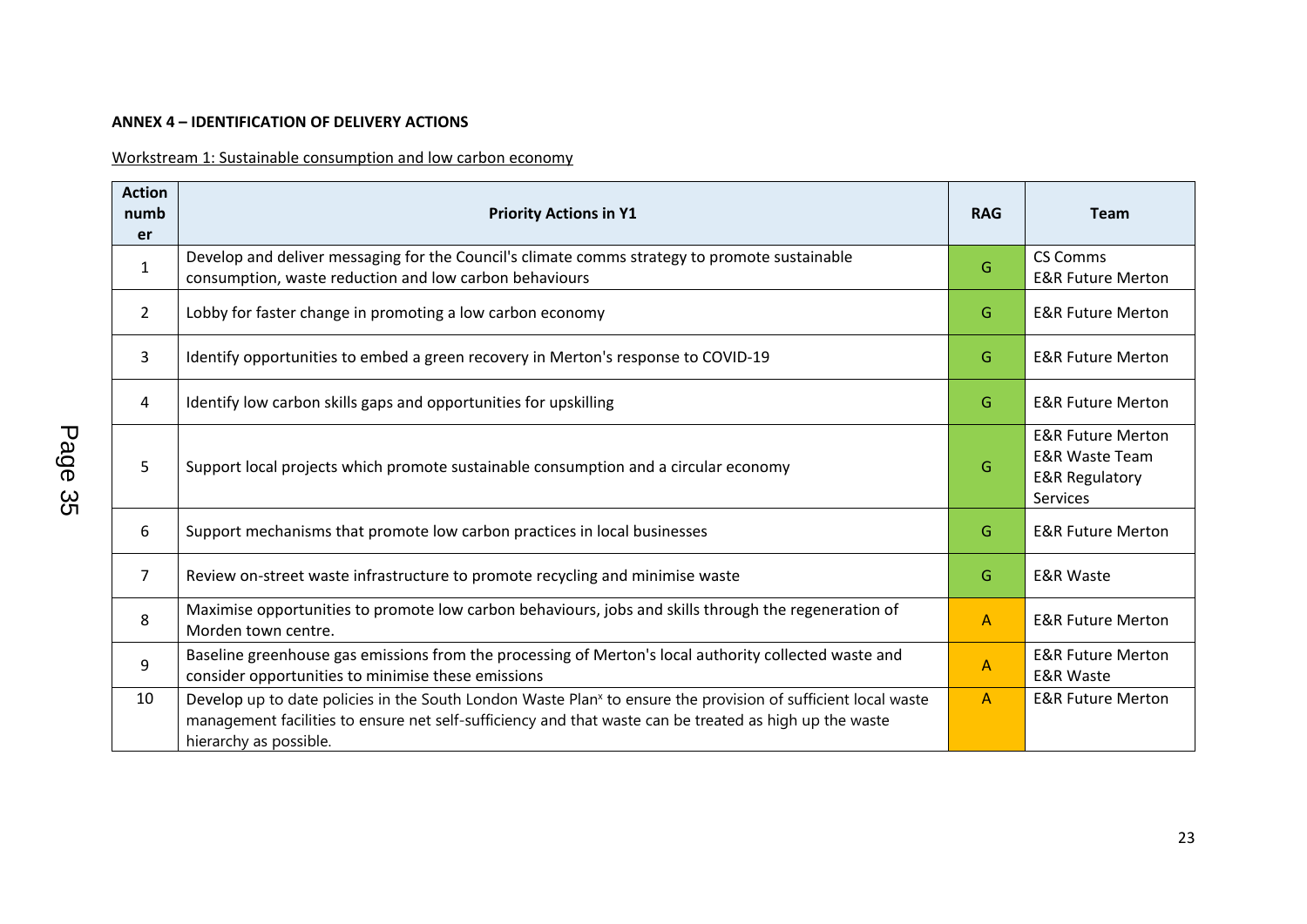| Workstream 2: Retrofit of the residential and non-residential building stock |  |
|------------------------------------------------------------------------------|--|
|------------------------------------------------------------------------------|--|

| <b>Action</b><br>number | <b>Priority Actions in Y1</b>                                                                                                                                                          | <b>RAG</b>     | <b>Team</b>                                                  |
|-------------------------|----------------------------------------------------------------------------------------------------------------------------------------------------------------------------------------|----------------|--------------------------------------------------------------|
| 1                       | Lobby central Government to address the gap in funding and skills                                                                                                                      | G              | <b>E&amp;R Future Merton</b>                                 |
| $\overline{2}$          | Develop and deliver messaging for climate comms strategy to encourage homeowners, landlords and<br>tenants to retrofit their properties (including promotion of the Green Homes Grant) | G              | <b>CS Comms</b><br><b>E&amp;R Future Merton</b>              |
| 3                       | Explore options to overcome high up-front costs of low carbon measures on homes                                                                                                        | A              | <b>E&amp;R Future Merton</b>                                 |
| 4                       | Support community action looking to drive retrofit                                                                                                                                     | $\overline{A}$ | <b>E&amp;R Future Merton</b>                                 |
| 5                       | Support fuel poor households in accessing national funding                                                                                                                             | A              | <b>C&amp;H Public Health</b>                                 |
| 6                       | Engage with social housing providers to drive domestic retrofit                                                                                                                        | G              | <b>E&amp;R Future Merton</b>                                 |
| 7                       | Consider options to ensure that landlords meet energy efficiency requirements                                                                                                          | R              | <b>C&amp;H Housing</b><br>Strategy                           |
| 8                       | Incorporate net-zero targets into public health estates strategy                                                                                                                       | A              | <b>C&amp;H Public Health</b><br><b>E&amp;R Future Merton</b> |
| 9                       | Engage with emergency services encourage to encourage carbon reduction activities across their estate                                                                                  | A              | <b>C&amp;H TB Identified</b>                                 |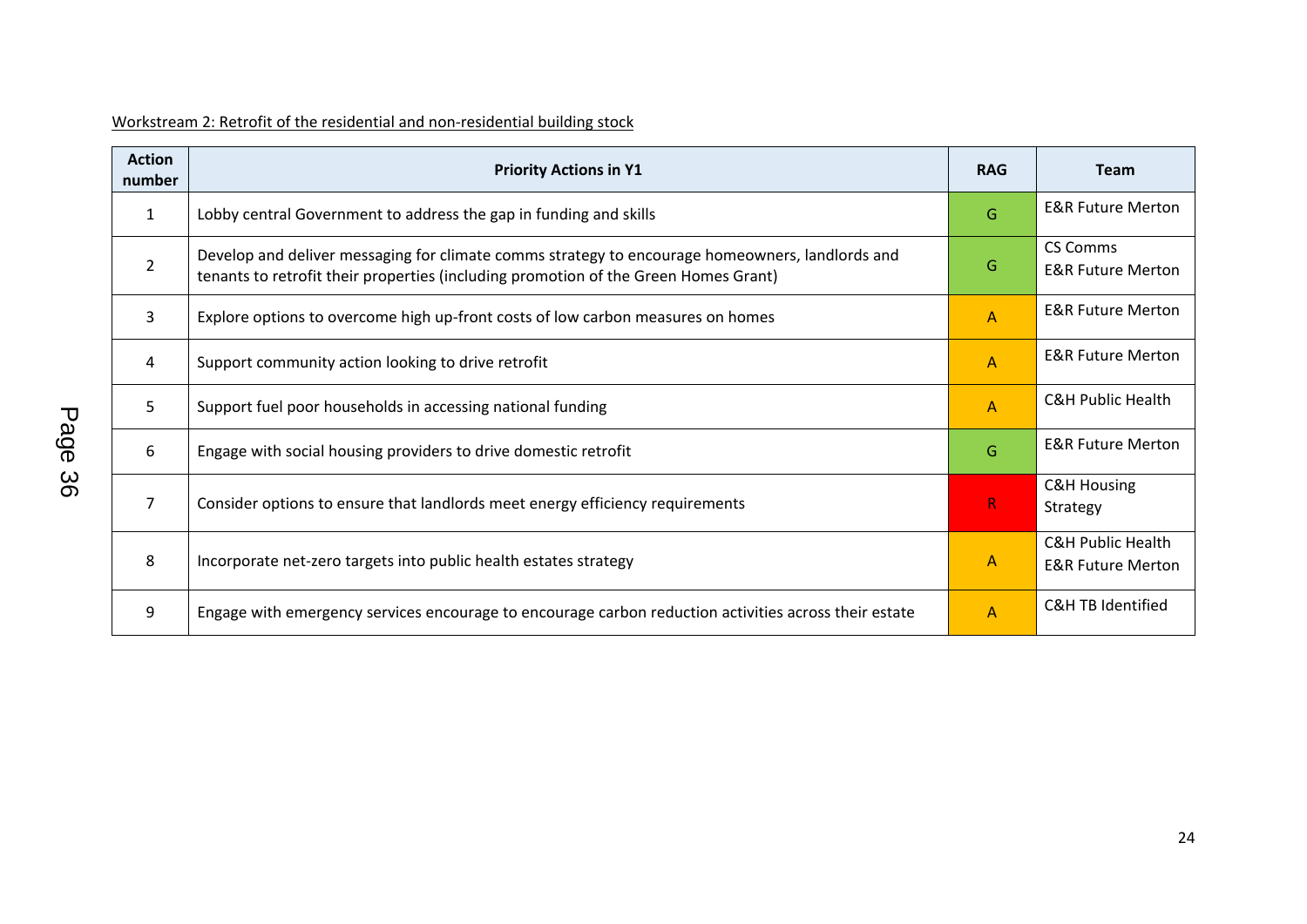| Workstream 3: Future new build and regeneration |
|-------------------------------------------------|
|-------------------------------------------------|

| <b>Action</b><br><b>Number</b> | <b>Priority Actions in Y1</b>                                                                                                                                                        | <b>RAG</b> | <b>Team</b>                  |
|--------------------------------|--------------------------------------------------------------------------------------------------------------------------------------------------------------------------------------|------------|------------------------------|
|                                | Develop Climate Change policies in Merton's New Local Plan which are in keeping with Merton's 2050<br>target                                                                         | A          | <b>E&amp;R Future Merton</b> |
|                                | Secure a mechanism to ensure that all new Council regeneration/ development schemes are low<br>carbon and capable of operating at net-zero carbon by 2050 without expensive retrofit | A          | <b>E&amp;R Future Merton</b> |
|                                | Secure low carbon development through the Morden town centre regeneration                                                                                                            | A          | <b>E&amp;R Future Merton</b> |
| 4                              | Lobby for faster change in the building and energy sector                                                                                                                            | G          | <b>E&amp;R Future Merton</b> |
|                                | Seek funding to develop an Energy Masterplan                                                                                                                                         | A          | <b>E&amp;R Future Merton</b> |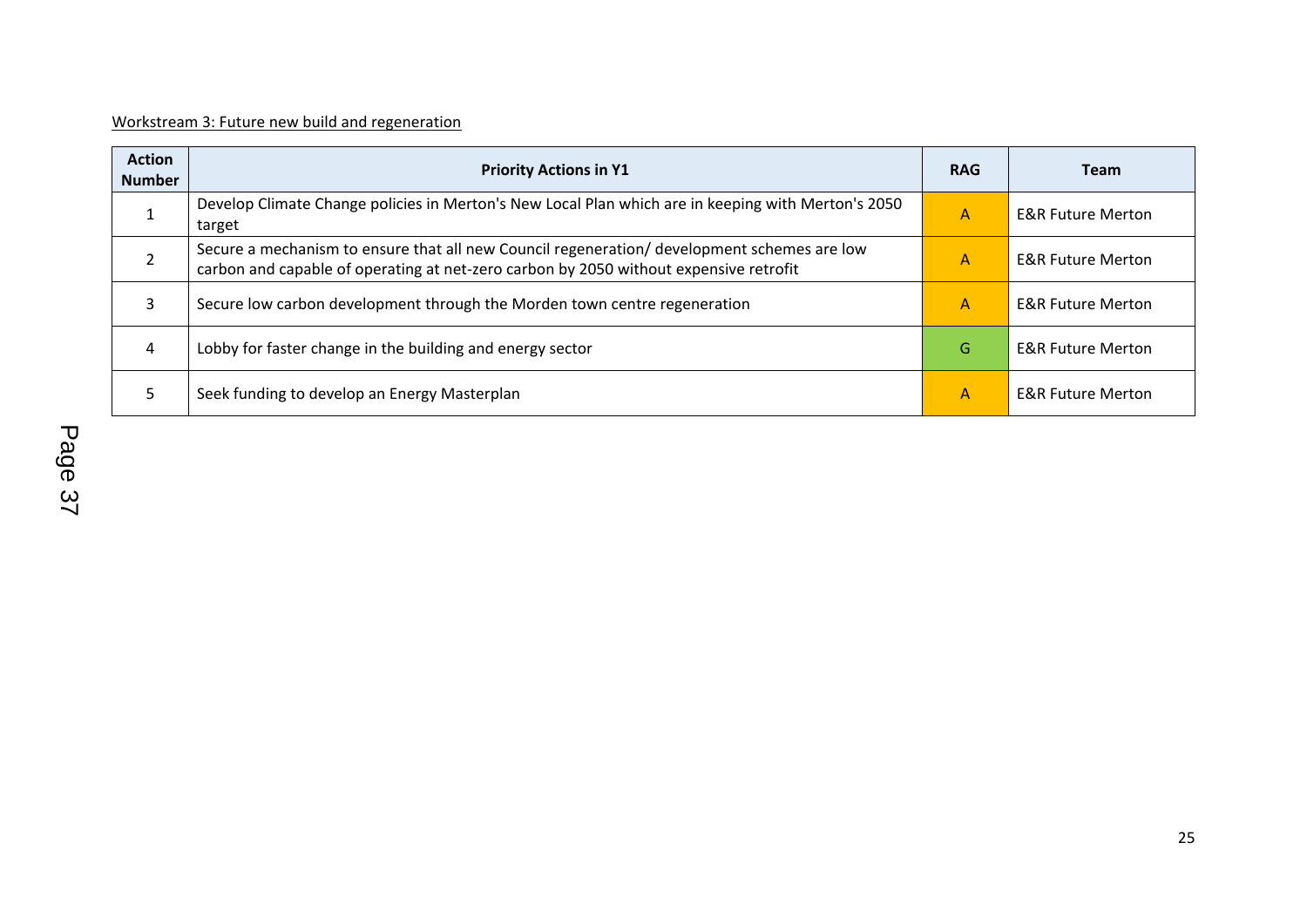| Workstream 4: Transport infrastructure and modal shift |  |
|--------------------------------------------------------|--|
|                                                        |  |

| <b>Action</b><br><b>Number</b> | <b>Priority Actions in Y1</b>                                                                  | <b>RAG</b>     | <b>Team</b>                                                                            |
|--------------------------------|------------------------------------------------------------------------------------------------|----------------|----------------------------------------------------------------------------------------|
| $\mathbf{1}$                   | Lobby for further funding to reduce car use and accelerate decarbonisation of public transport | G              | <b>E&amp;R Transport</b>                                                               |
| $\overline{2}$                 | <b>Implement Covid Transport Strategy</b>                                                      | G              | <b>E&amp;R Future Merton</b>                                                           |
| 3                              | Review short term funding priorities for LIP/ Local Plan policies                              | A              | <b>E&amp;R Transport</b>                                                               |
| 4                              | Plan for long-term strategic approach to walking, cycling and EV charge points                 | $\mathsf{A}$   | <b>E&amp;R Transport</b>                                                               |
| 5                              | Encourage dockless and electric vehicle hire schemes                                           | $\mathsf{A}$   | <b>E&amp;R Transport</b>                                                               |
| 6                              | Ensure all new taxis are zero emission capable                                                 | G              | <b>E&amp;R Transport</b>                                                               |
| 7                              | Implement new emission-based parking charges.                                                  | $\mathsf{A}$   | <b>E&amp;R Parking</b>                                                                 |
| 8                              | Implement AQ action plan and active travel initiatives                                         | G              | <b>C&amp;H Air Quality</b>                                                             |
| 9                              | Support active travel projects                                                                 | G              | <b>E&amp;R Transport</b><br><b>C&amp;H Air Quality</b><br><b>C&amp;H Public Health</b> |
| 10                             | Develop staff travel policies                                                                  | $\overline{A}$ | <b>E&amp;R Transport</b>                                                               |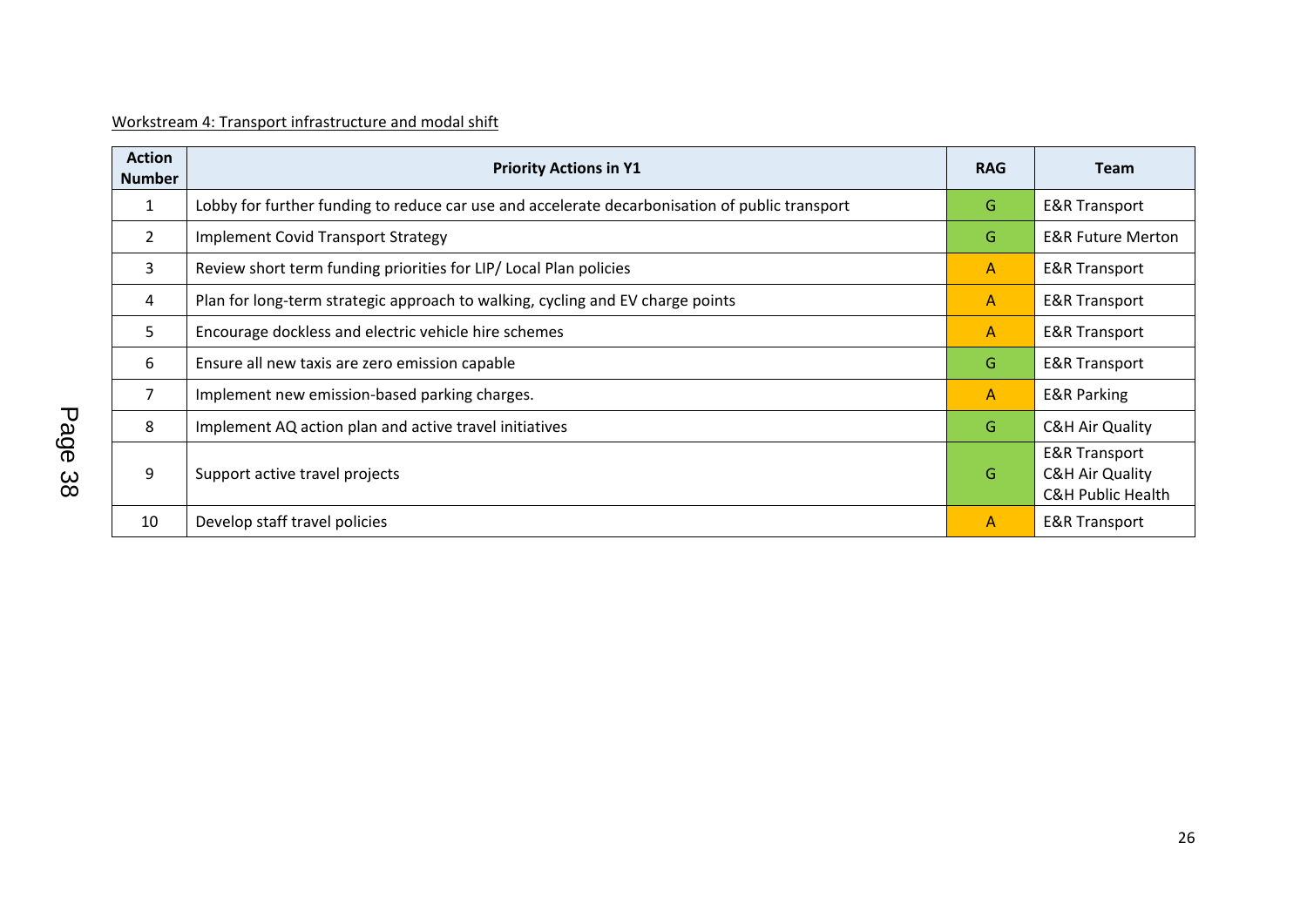# Workstream 5: Green infrastructure

| <b>Action</b><br><b>Number</b> | <b>Priority Actions in Y1</b>                                                                  | <b>RAG</b>              | <b>Team</b>                                                 |
|--------------------------------|------------------------------------------------------------------------------------------------|-------------------------|-------------------------------------------------------------|
|                                | Develop a tree strategy.                                                                       | $\mathsf{R}$            | <b>E&amp;R Green Spaces</b>                                 |
| $\overline{2}$                 | Plant 260 trees on Streets/ Green spaces                                                       | G                       | <b>E&amp;R Green Spaces</b>                                 |
| 3                              | Encourage greater participation in tree planting to achieve c540 trees planted on private land | $\overline{\mathsf{A}}$ | <b>E&amp;R Future Merton</b><br><b>E&amp;R Green Spaces</b> |
| 4                              | Prevent net loss of trees on public land through the continued tree replacement programme      | A                       | <b>E&amp;R Green Spaces</b>                                 |
| 5.                             | Take opportunities to introduce sustainable drainage systems and "grey to green" projects      | G                       | <b>E&amp;R Future Merton</b>                                |
| 6                              | Complete review of environment planning policies for the Local Plan                            | G                       | <b>E&amp;R Future Merton</b>                                |
|                                | Lobby and partner for faster change in green spaces sector                                     | G                       | <b>E&amp;R Future Merton</b><br><b>E&amp;R Green Spaces</b> |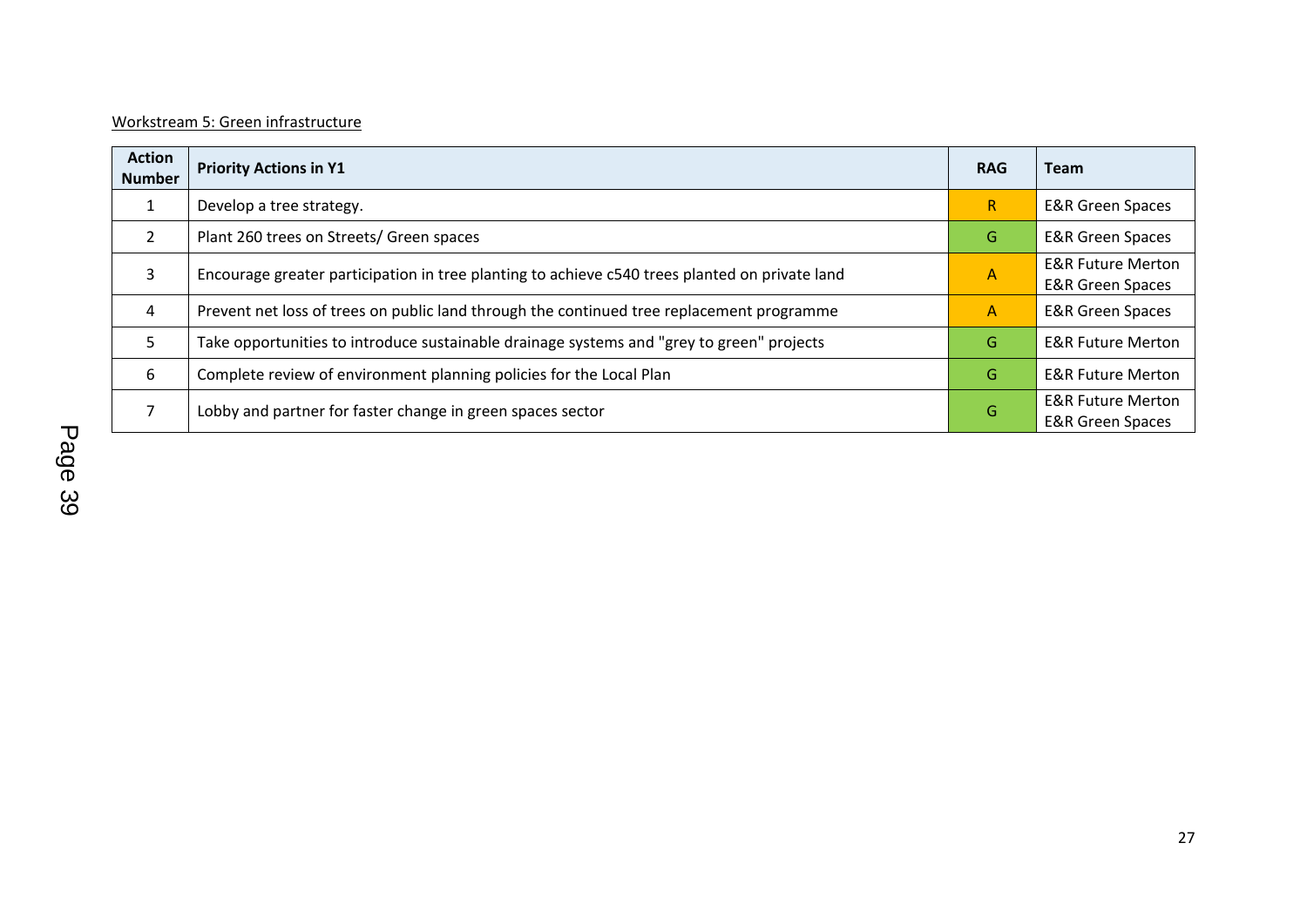# Workstream 6: LBM Estate and fleet management

| <b>Action</b><br><b>Number</b> | <b>Priority Actions in Y1</b>                                                                                                                       | <b>RAG</b>   | <b>Team</b>                                                                |
|--------------------------------|-----------------------------------------------------------------------------------------------------------------------------------------------------|--------------|----------------------------------------------------------------------------|
| $\mathbf{1}$                   | Apply for grant funding and undertake decarbonisation works on operational buildings and community<br>schools by September 2021                     | $\bigwedge$  | <b>CS Facilities</b><br><b>CSF Commissioning</b>                           |
| $\overline{2}$                 | Prepare decarbonisation projects for a potential 2022 round of grant funding                                                                        | G            | <b>CS Facilities</b><br><b>CSF Commissioning</b>                           |
| 3                              | Form a strategy to decarbonise Merton's operational and non-operational building stock to meet net-zero<br>targets                                  | G            | <b>CS Facilities</b><br><b>CSF Commissioning</b><br><b>E&amp;E Estates</b> |
| 4                              | Implement a mechanism to ensure that new Council buildings are net capable of operating at net zero<br>carbon by 2030 without significant retrofit. | $\mathsf{R}$ | <b>CS TB Identified</b>                                                    |
| 5                              | Continue to source to 100% green electricity tariff                                                                                                 | G            | <b>CS Facilities</b>                                                       |
| 6                              | Consider business case for battery storage to improve performance of existing PV                                                                    | G            | <b>CS Facilities</b>                                                       |
| $\overline{7}$                 | Form a strategy to decarbonise the Council's vehicle fleet                                                                                          | G            | <b>E&amp;R Commissioning</b>                                               |
| 8                              | Consider low carbon options for the next round of fleet replacement                                                                                 | G            | <b>E&amp;R Commissioning</b>                                               |
| 9                              | Undertake initial work to consider electric charge points for LBM vehicle fleet                                                                     |              | <b>E&amp;R Commissioning</b><br><b>CS Facilities</b>                       |
| 10                             | Carry out improvements to Council-owned sites to encourage active and electrified travel by staff                                                   | $\mathsf{R}$ | <b>E&amp;R Transport</b><br><b>CS Facilities</b>                           |
| 11                             | Set up a staff-led action group to accelerate changes in culture and activities within all Council<br>Departments                                   | $\mathsf{R}$ | <b>E&amp;R Future Merton</b><br><b>C&amp;H Public Health</b>               |
| 12                             | Continue streetlight LED replacement through standard maintenance.                                                                                  | A            | E&R Highways                                                               |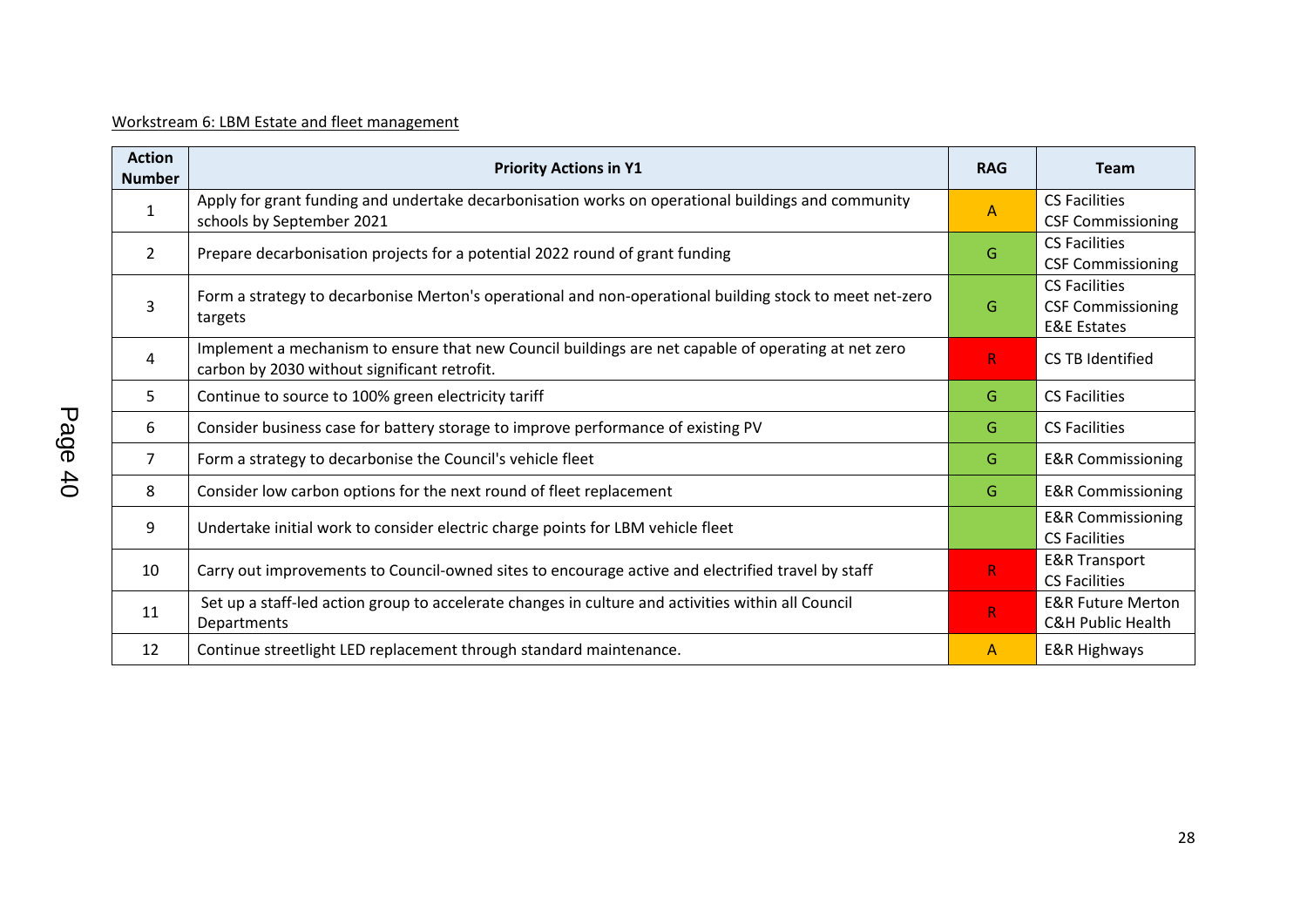#### Workstream 7: LBM Procurements and investments

| <b>Action</b><br><b>Number</b> | <b>Priority Actions in Y1</b>                                                                                                  | <b>RAG</b>     | <b>Team</b>                              |
|--------------------------------|--------------------------------------------------------------------------------------------------------------------------------|----------------|------------------------------------------|
|                                | Consider options to engage with service providers to reduce greenhouse gas emissions from existing<br>contracts.               | $\overline{A}$ | <b>CS Procurement</b><br>All Departments |
|                                | Consider options to introduce new procurement policy and guidance to reduce greenhouse gas emissions<br>from procured services | A              | <b>CS Procurement</b>                    |
|                                | Continue delivering responsible investment policy to decarbonise the Council's pension investments.                            | G              | CS Investment                            |
| 4                              | Consider ways to positively invest in low carbon business that can deliver carbon offsets.                                     | A              | CS Investment                            |

# Workstream 8: Communication, outreach and LBM corporate procedure

| <b>Action</b><br><b>Number</b> | <b>Priority Actions in Y1</b>                                                                                                          | <b>RAG</b> | Team                                     |
|--------------------------------|----------------------------------------------------------------------------------------------------------------------------------------|------------|------------------------------------------|
|                                | Develop and implement a climate communications and engagement strategy                                                                 | G          | CS Comms<br><b>E&amp;R Future Merton</b> |
|                                | Set up a Climate Action Group to support the delivery of the action plan                                                               | G          | <b>E&amp;R Future Merton</b>             |
|                                | Develop a mechanism to consider the impact of climate change mitigation and adaption in all policy, spend<br>and procurement proposals |            | <b>CS Procurement</b>                    |
| 4                              | Consider options to develop carbon literacy in Council staff and Councillors                                                           | А          | CS TB identified                         |

<sup>i</sup> Merton's Climate Strategy and Action Plan, LBM, November 2020; https://www.merton.gov.uk/planning-and-buildings/sustainability-and-climate-change

ii Public Sector Decarbonisation Scheme, HMG, 2020 https://www.gov.uk/government/publications/public-sector-decarbonisation-scheme-psds

iii Low Carbon Skills Fund, 2020, https://www.gov.uk/government/publications/public-sector-low-carbon-skills-fund

<sup>&</sup>lt;sup>iv</sup> London Borough of Merton Climate Action Support, Aether, June 2020: https://www.merton.gov.uk/planning-and-buildings/sustainability-and-climate-change